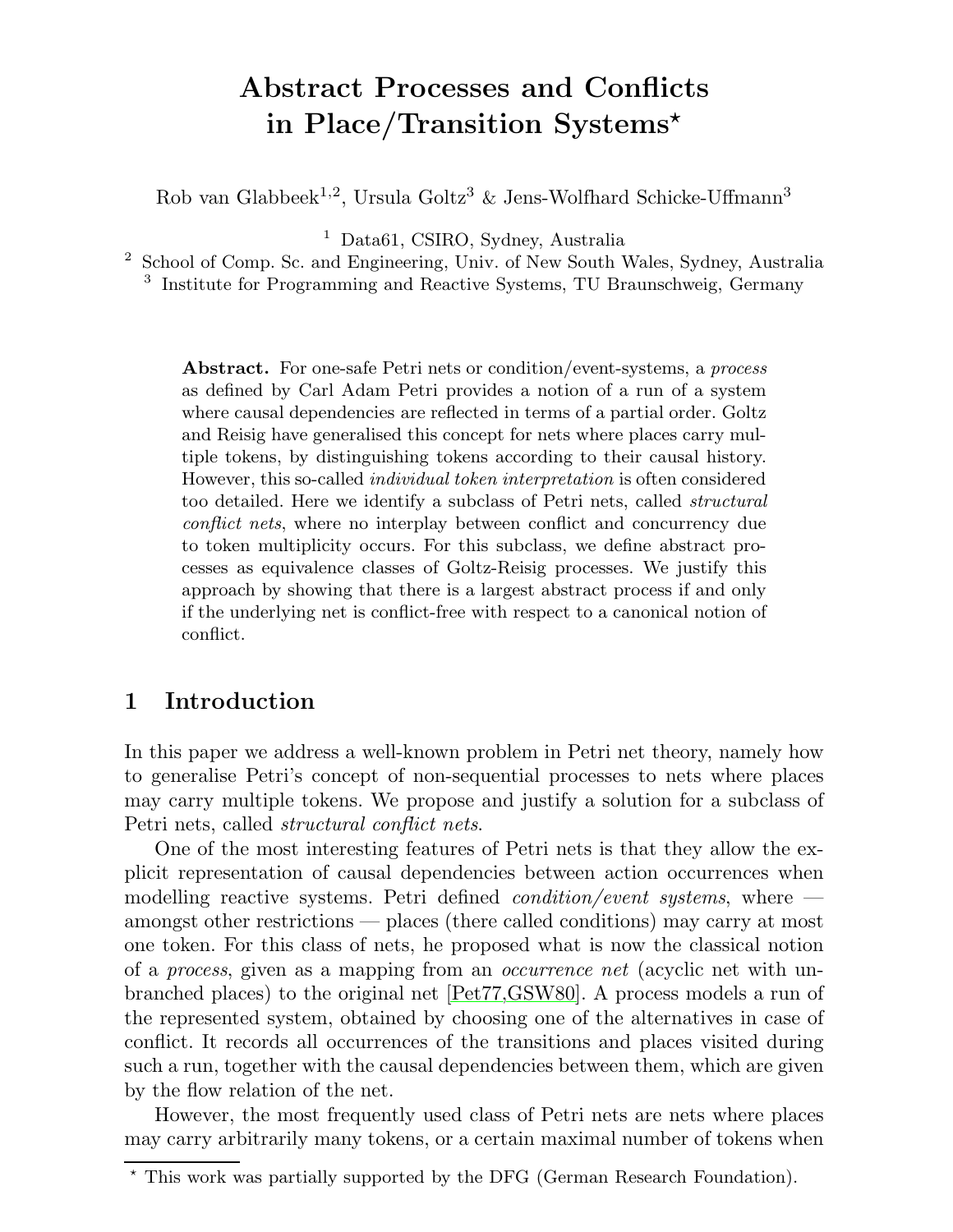adding place capacities. This type of nets is often called *place/transition systems* (P/T systems). Here tokens are usually assumed to be indistinguishable entities, for example representing a number of available resources in a system. Unfortunately, it is not straightforward to generalise the notion of process, as defined by Petri for condition/event systems, to  $P/T$  systems. In fact, it has now for more than 30 years been a well-known problem in Petri net theory how to formalise an appropriate causality-based concept of process or run for general P/T systems. In the following we give an introduction to the problem and a short overview on existing approaches.

As a first approach, Goltz and Reisig generalised Petri's notion of process to general  $P/T$  systems [\[GR83\]](#page-19-1). We call this notion of a process  $GR\text{-}process$ . It is based on a canonical unfolding of a P/T system into a condition/event system, representing places that may carry several tokens by a corresponding number of conditions (see  $[Gold 7]$ ). Fig. [1](#page-1-0) shows a  $P/T$  system with two of its GR-processes.



<span id="page-1-0"></span>Fig. 1. A net  $N$  with its two maximal GR-processes. The correspondence between elements of the net and their occurrences in the processes is indicated by labels.

However, if one wishes to interpret P/T systems with a causal semantics, there are alternative interpretations of what "causal semantics" should actually mean. Goltz already argued that when abstracting from the identity of multiple tokens residing in the same place, GR-processes do not accurately reflect runs of nets, because if a Petri net is conflict-free, in the sense that there are no choices to resolve, it should intuitively have only one complete run, yet it may have multiple maximal GR-processes [\[Gol86\]](#page-19-3). This phenomenon occurs in Fig. [1,](#page-1-0) since the choice between alternative behaviours is here only due to the possibility to choose between two tokens which can or even should be seen as indistinguishable entities. A similar argument is made, e.g., in [\[HKT95\]](#page-19-4).

At the heart of this issue is the question whether multiple tokens residing in the same place should be seen as individual entities, so that a transition consuming just one of them constitutes a choice, as in the interpretation underlying GR-processes, or whether such tokens are indistinguishable, so that taking one is equivalent to taking the other. Van Glabbeek and Plotkin call the former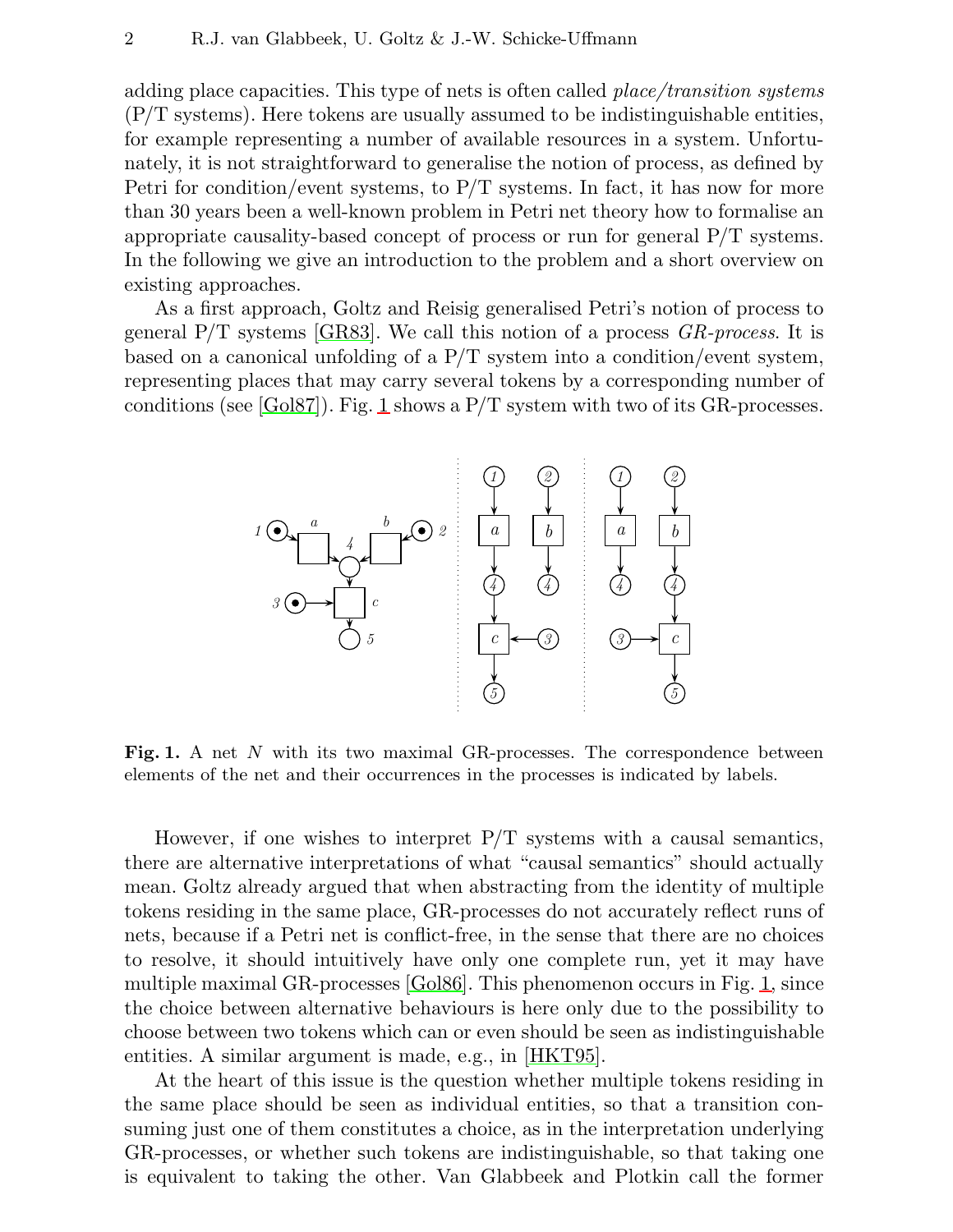viewpoint the individual token interpretation of P/T systems. For an alternative interpretation, they use the term *collective token interpretation* [\[GP95\]](#page-19-5). A possible formalisation of these interpretations occurs in [\[Gla05\]](#page-19-6). In the following we call process notions for P/T systems which are adherent to a collective token philosophy abstract processes. Another option, proposed by Vogler, regards tokens only as notation for a natural number stored in each place; these numbers are incremented or decremented when firing transitions, thereby introducing explicit causality between any transitions removing tokens from the same place [\[Vog91\]](#page-20-1).

Mazurkiewicz applies again a different approach in [\[Maz89\]](#page-19-7). He proposes multitrees, which record possible multisets of fired transitions, and then takes confluent subsets of multitrees as abstract processes of  $P/T$  systems. This approach does not explicitly represent dependencies between transition occurrences and hence does not apply to nets with self-loops, where such information may not always be retrieved.

Yet another approach has been proposed by Best and Devillers in [\[BD87\]](#page-18-0). Here an equivalence relation is generated by a transformation for changing causalities in GR-processes, called swapping, that identifies GR-processes which differ only in the choice which token was removed from a place. In this paper, we adopt this approach and we show that it yields a fully satisfying solution for a subclass of P/T systems. We call the resulting notion of a more abstract process BD-process. In the special case of one-safe  $P/T$  systems (where places carry at most one token), or for condition/event systems, no swapping is possible, and a BD-process is just an isomorphism class of GR-processes.

Meseguer and Montanari formalise runs in a net  $N$  as morphisms in a category  $\mathcal{T}(N)$  [\[MM88\]](#page-20-2). In [\[DMM89\]](#page-18-1) it has been established that these morphisms "coincide with the commutative processes defined by Best and Devillers" (their terminology for BD-processes). Likewise, Hoogers, Kleijn and Thiagarajan [\[HKT95\]](#page-19-4) represent an abstract run of a net by a trace, thereby generalising the trace theory of Mazurkiewicz [\[Maz95\]](#page-20-3), and remark that "it is straightforward but laborious to set up a 1-1 correspondence between our traces and the equivalence classes of finite processes generated by the swap operation in [Best and Devillers, 1987]".

As observed by Vogler [\[Vog90\]](#page-20-4) (as a consequence of Corollary 5.6 therein), it can be argued that BD-processes are not fully satisfying as abstract processes for general  $P/T$  systems. To illustrate this result, we recall in Fig.  $2$  an example due to Ochmanski  $[Och89]$  — see also  $[DMM89,GGS11a]$  $[DMM89,GGS11a]$ . In the initial situation only two of the three enabled transitions can fire, which constitutes a conflict. However, the equivalence obtained from the swapping transformation (formally defined in Section [3\)](#page-6-0) identifies all possible maximal GR-processes and hence yields only one complete abstract run of the system. We are not aware of a solution, i.e. any formalisation of the concept of a run of a net that conforms to the collective token interpretation and meets the requirement that for this net there is more than one complete run.

In [\[GGS11a\]](#page-19-8) and in the present paper, we continue the line of research of [\[MM88](#page-20-2)[,DMM89](#page-18-1)[,Maz89,](#page-19-7)[HKT95\]](#page-19-4) to formalise a causality-based notion of an abstract process of a P/T system that fits a collective token interpretation. As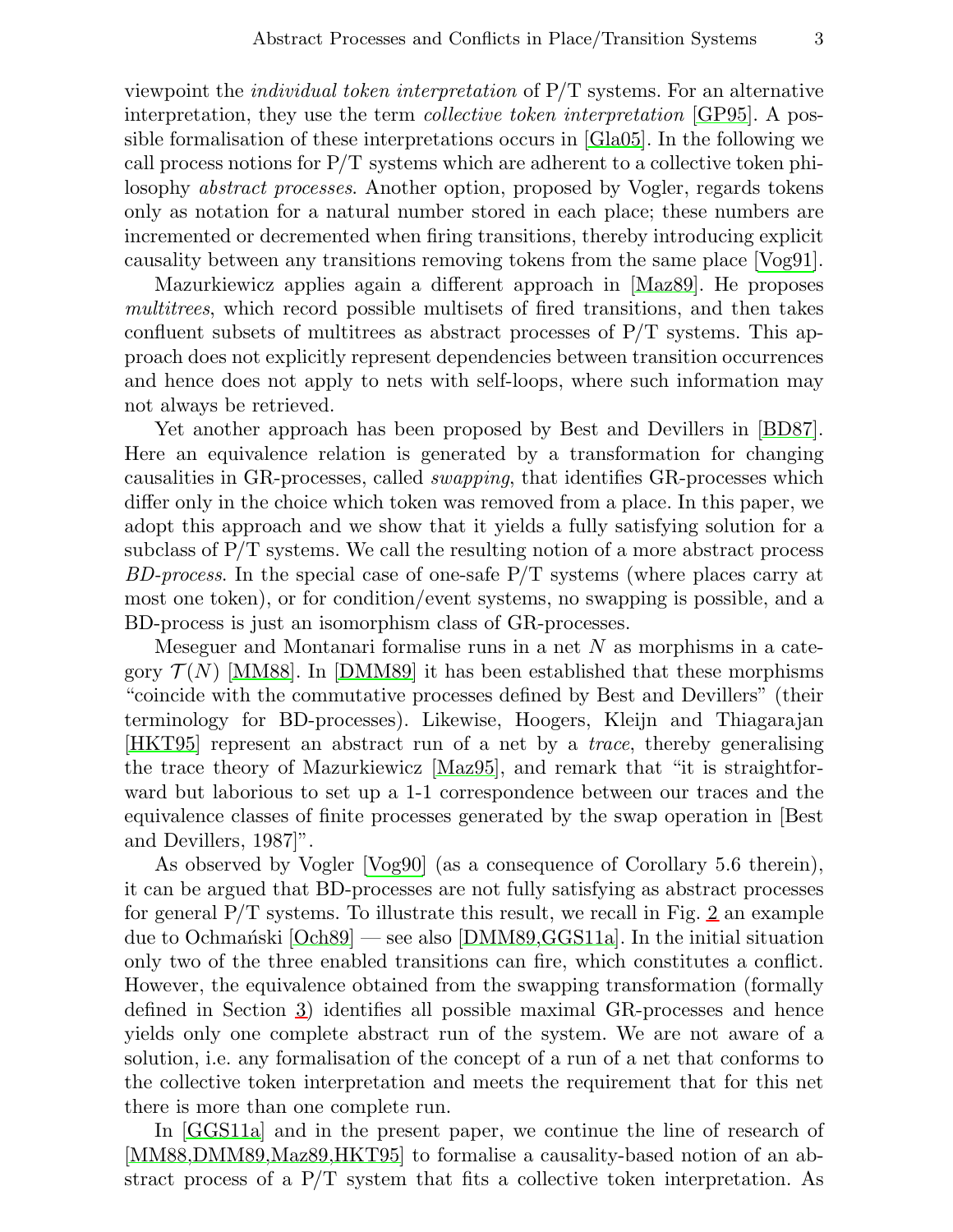

<span id="page-3-0"></span>Fig. 2. A net with only a single process up to swapping equivalence.

remarked already in [\[Gol86\]](#page-19-3), 'what we need is some notion of an "abstract process"' and 'a notion of maximality for abstract processes', such that 'a P/Tsystem is conflict-free iff it has exactly one maximal abstract process starting at the initial marking'. The example from Fig. [2](#page-3-0) shows that BD-processes are in general not suited. However, we show that BD-processes are completely adequate on a subclass of  $P/T$ -systems — proposed in  $[GGS11a]$  — where conflict and concurrency are clearly separated. We called these nets structural conflict nets. Using the formalisation of conflict for  $P/T$  systems from [\[Gol86\]](#page-19-3), we have shown in  $[GGS11a]$  that, for this subclass of  $P/T$  systems, we obtain some finite BD-processes without a common extension whenever the net contains a conflict. The proof of this result is quite involved; it was achieved by using an alternative characterisation of BD-processes via firing sequences from [\[BD87\]](#page-18-0). As we point out in Section [5,](#page-12-0) this result implies that a structural conflict net with a largest BD-process must be conflict-free.

In this paper, we will show the reverse direction of this result, namely that a structural conflict net has a largest BD-process if the net is conflict-free. We then have established that there is a largest abstract process in terms of BD-processes for structural conflict nets if and only if the net is conflict-free with respect to a canonical notion of conflict.

We proceed by defining basic notions for  $P/T$  systems in Section [2.](#page-4-0) In Section [3,](#page-6-0) we define GR-processes and BD-processes, as well as a natural partial order on BD-processes that gives rise to the notion of a largest BD-process. Section  $\leq$  recalls the concept of conflict in P/T systems and defines structural conflict nets.<sup>[1](#page-3-1)</sup> In Section  $5 \text{ we recall a result from } [GGS11a]$  $5 \text{ we recall a result from } [GGS11a]$  that implies that a structural conflict net featuring any conflict cannot have a largest BD-process. In Section  $6$  we prove the converse, that a conflict-free structural conflict net does have a largest BD-process. Finally, Section  $\mathcal I$  reformulates (and slightly strengthens) our result in the terminology of  $[GGS11a]$ , where we did not employ a partial order on BD-processes, and hence no canonical notion of a largest BD-process. We show that a structural conflict net is conflict-free iff it has a unique maximal GR-process up to swapping equivalence.

<span id="page-3-1"></span><sup>&</sup>lt;sup>1</sup> The material in Sections  $2, 3.1$  $2, 3.1$  and  $4$  follows closely the presentation in [\[GGS11a\]](#page-19-8), but needs to be included to make the paper self-contained.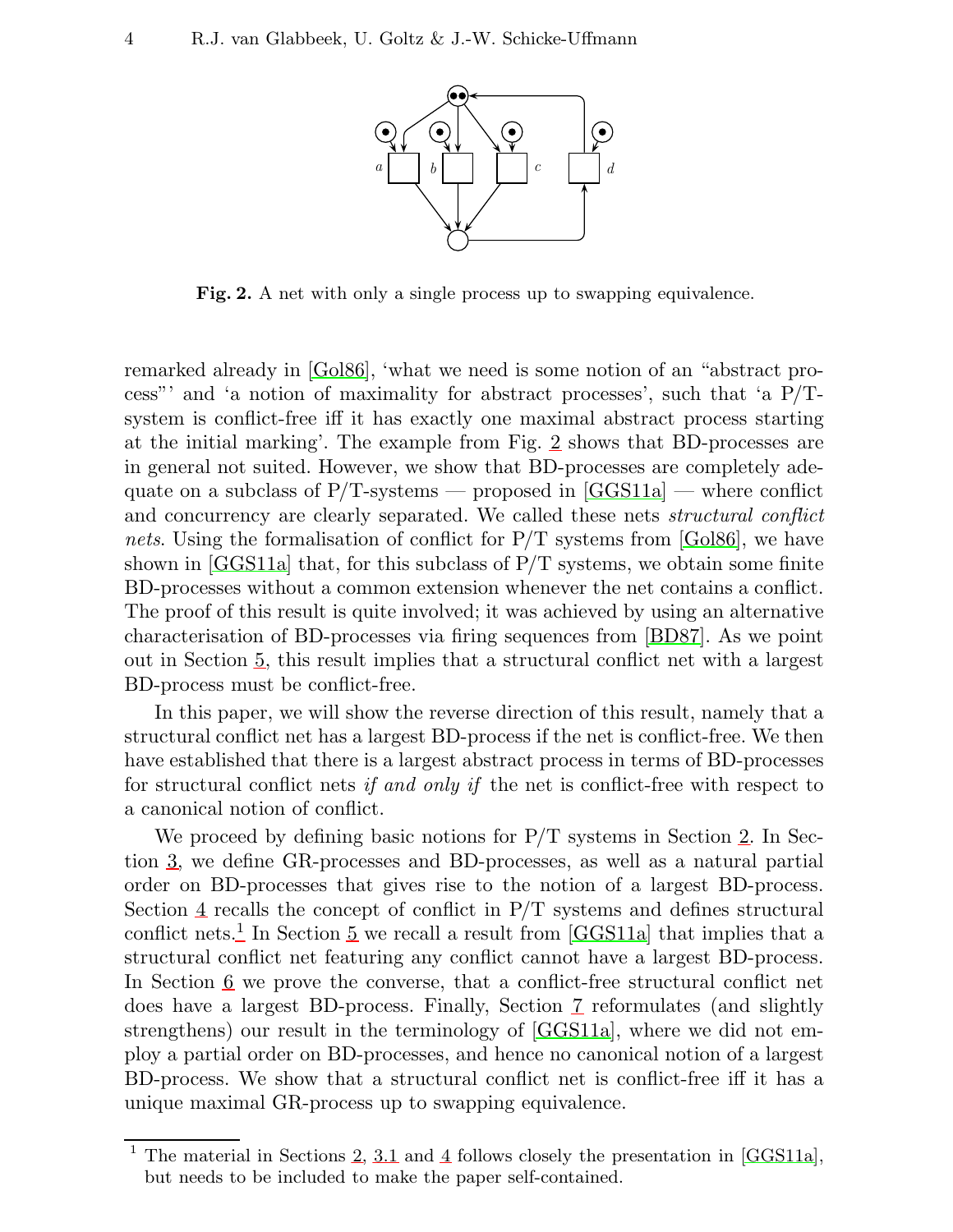The results of this paper, together with a slightly extended overview on the existing approaches on semantics of Petri nets, were previously announced in [\[GGS11b\]](#page-19-9), with proofs in an accompanying technical report. Our current proofs are conceptually much simpler, as they are carried out directly on BD-processes, rather than via the auxiliary concepts of BD-runs and FS-runs. This became possible after turning swapping equivalence into a preorder on BD-processes, simply by employing only one of the two symmetric clauses defining this relation. That idea stems from Walter Vogler [personal communication, 20-11-2012], whom we gratefully acknowledge.

Additionally, we thank the referees for their very detailed and helpful comments.

### <span id="page-4-0"></span>2 Place/transition systems

We will employ the following notations for multisets.

**Definition 1.** Let  $X$  be a set.

- A multiset over X is a function  $A: X \to \mathbb{N}$ , i.e.  $A \in \mathbb{N}^X$ .
- $x \in X$  is an element of A, notation  $x \in A$ , iff  $A(x) > 0$ .
- For multisets A and B over X we write  $A \subseteq B$  iff  $A(x) \leq B(x)$  for all  $x \in X$ ;  $A \cup B$  denotes the multiset over X with  $(A \cup B)(x) := max(A(x), B(x)),$  $A \cap B$  denotes the multiset over X with  $(A \cap B)(x) := min(A(x), B(x)),$  $A + B$  denotes the multiset over X with  $(A + B)(x) := A(x) + B(x)$ ,  $A - B$  is given by  $(A - B)(x) := A(x) - B(x) = \max(A(x) - B(x), 0)$ , and for  $k \in \mathbb{N}$  the multiset  $k \cdot A$  is given by  $(k \cdot A)(x) := k \cdot A(x)$ .
- The function  $\emptyset: X \to \mathbb{N}$ , given by  $\emptyset(x) := 0$  for all  $x \in X$ , is the *empty* multiset over X.
- If A is a multiset over X and  $Y \subseteq X$  then  $A \upharpoonright Y$  denotes the multiset over Y defined by  $(A \upharpoonright Y)(x) := A(x)$  for all  $x \in Y$ .
- The cardinality |A| of a multiset A over X is given by  $|A| := \sum_{x \in X} A(x)$ .
- A multiset A over X is *finite* iff  $|A| < \infty$ , i.e., iff the set  $\{x \mid x \in A\}$  is finite.
- A function  $\pi: X \to Y$  extends to multisets  $A \in \mathbb{N}^X$  by  $\pi(A)(y) = \sum$  $y=\pi(x)$  $A(x).$ In this paper, this sum will always turn out to be finite.

Two multisets  $A: X \to \mathbb{N}$  and  $B: Y \to \mathbb{N}$  are extensionally equivalent iff  $A \upharpoonright (X \cap Y) = B \upharpoonright (X \cap Y), A \upharpoonright (X \setminus Y) = \emptyset$ , and  $B \upharpoonright (Y \setminus X) = \emptyset$ . In this paper we often do not distinguish extensionally equivalent multisets. This enables us, for instance, to use  $A \cup B$  even when A and B have different underlying domains. With  $\{x, x, y\}$  we will denote the multiset over  $\{x, y\}$  with  $A(x)=2$  and  $A(y)=1$ , rather than the set  $\{x, y\}$  itself. A multiset A with  $A(x) \leq 1$  for all x is identified with the set  $\{x \mid A(x) = 1\}.$ 

Below we define place/transition systems as net structures with an initial marking. In the literature we find slight variations in the definition of P/T systems concerning the requirements for pre- and postsets of places and transitions.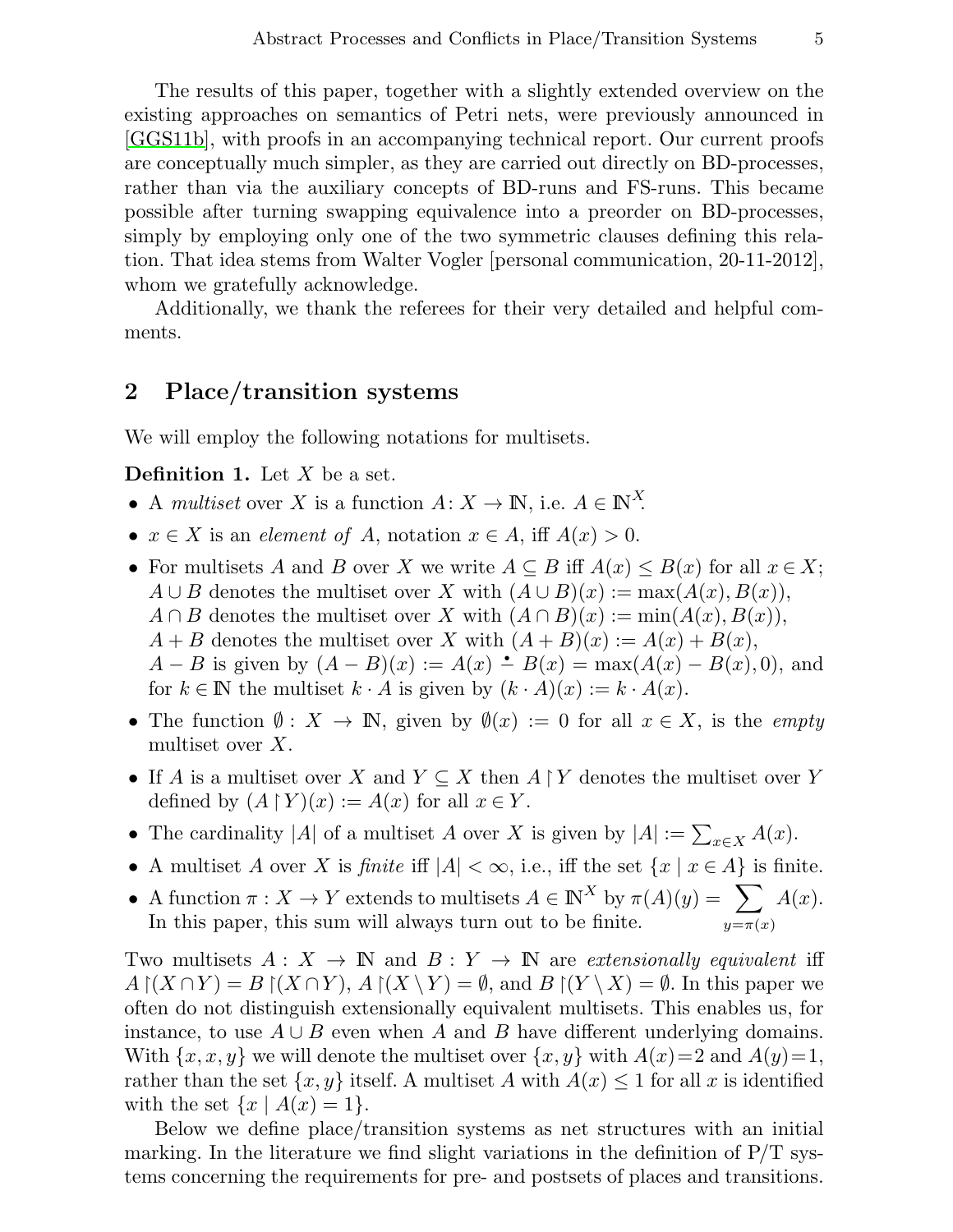In our case, we do allow isolated places. For transitions we allow empty postsets, but require at least one preplace, thus avoiding problems with infinite selfconcurrency. Moreover, following [\[BD87\]](#page-18-0), we restrict attention to nets of finite synchronisation, meaning that each transition has only finitely many pre- and postplaces. Arc weights are included by defining the flow relation as a function to the natural numbers. For succinctness, we will refer to our version of a P/T system as a *net*.

### Definition 2.

A net is a tuple  $N = (S, T, F, M_0)$  where

- S and T are disjoint sets (of places and transitions),
- $F: ((S \times T) \cup (T \times S)) \rightarrow \mathbb{N}$  (the *flow relation* including arc weights), and
- $M_0: S \to \mathbb{N}$  (the *initial marking*)

such that for all  $t \in T$  the set  $\{s \mid F(s,t) > 0\}$  is finite and non-empty, and the set  $\{s \mid F(t, s) > 0\}$  is finite.

Graphically, nets are depicted by drawing the places as circles and the transitions as boxes. For  $x, y \in S \cup T$  there are  $F(x, y)$  arrows (*arcs*) from x to  $y \stackrel{?}{\sim}$  When a net represents a concurrent system, a global state of this system is given as a marking, a multiset of places, depicted by placing  $M(s)$  dots (tokens) in each place s. The initial state is  $M_0$ .

**Definition 3.** Let  $N = (S, T, F, M_0)$  be a net and  $x \in S \cup T$ .

The multisets  $\bullet x, x \bullet : S \cup T \to \mathbb{N}$  are given by  $\bullet x(y) = F(y, x)$  and  $x \bullet (y) =$  $F(x, y)$  for all  $y \in S \cup T$ . If  $x \in T$ , the elements of  $\bullet x$  and  $x^{\bullet}$  are called pre- and postplaces of x, respectively. These functions extend to multisets  $X : S \cup T \rightarrow$ IN as usual, by  $\bullet X := \sum_{x \in S \cup T} X(x) \cdot \bullet x$  and  $X \bullet := \sum_{x \in S \cup T} X(x) \cdot x \bullet$ .

The system behaviour is defined by the possible moves between markings M and  $M'$ , which take place when a finite multiset  $G$  of transitions fires. When firing a transition, tokens on preplaces are consumed and tokens on postplaces are created, one for every incoming or outgoing arc of  $t$ , respectively. Obviously, a transition can only fire if all necessary tokens are available in M in the first place. Definition  $\underline{4}$  formalises this notion of behaviour.

<span id="page-5-1"></span>**Definition 4.** Let  $N = (S, T, F, M_0)$  be a net,  $G \in \mathbb{N}^T$ , G non-empty and finite, and  $M, M' \in \mathbb{N}^S$ .

G is a step from M to M', written  $M \stackrel{G}{\longrightarrow}_N M'$ , iff

- $\bullet$   $\bullet$   $G \subseteq M$  (G is enabled) and
- $M' = (M \bullet G) + G\bullet$ .

<span id="page-5-0"></span><sup>&</sup>lt;sup>2</sup> This is a presentational alternative for the common approach of having at most one arc from x to y, labelled with the arcweight  $F(x, y) \in \mathbb{N}$ .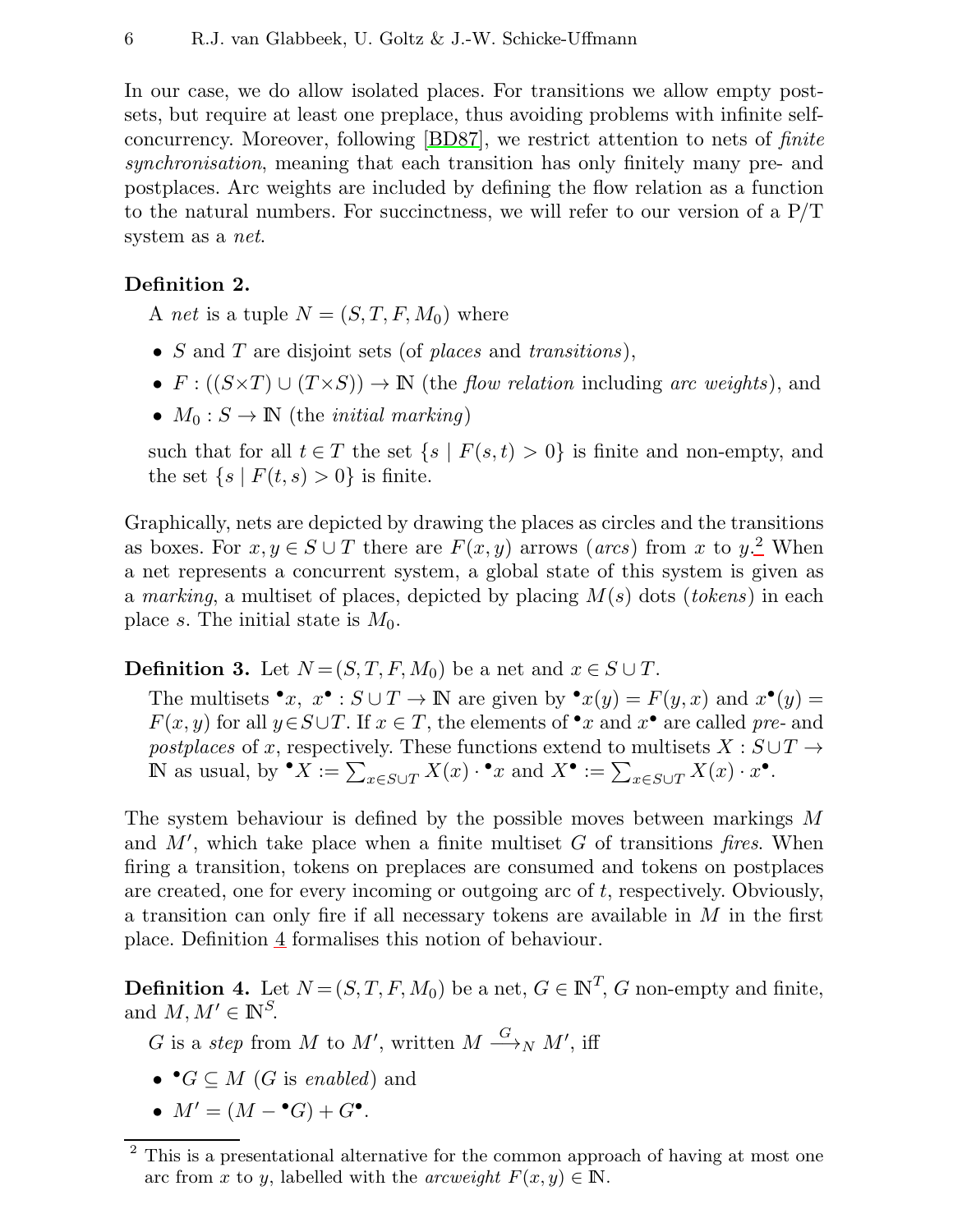We may leave out the subscript N if clear from context. For a word  $\sigma =$  $t_1t_2...t_n\in T^*$  we write  $M\stackrel{\sigma}{\longrightarrow} M'$  for

$$
\exists M_1, M_2, \dots, M_{n-1}. M \stackrel{\{t_1\}}{\longrightarrow} M_1 \stackrel{\{t_2\}}{\longrightarrow} M_2 \cdots M_{n-1} \stackrel{\{t_n\}}{\longrightarrow} M'.
$$

When omitting  $\sigma$  or M' we always mean it to be existentially quantified.

Note that steps are (finite) multisets, thus allowing self-concurrency. Also note that  $M \xrightarrow{\{t,u\}}$  implies  $M \xrightarrow{fu}$  and  $M \xrightarrow{u^t}$ .

### <span id="page-6-0"></span>3 Processes of place/transition systems

We now define two notions of a process of a net, modelling a run of the represented system on two levels of abstraction.

#### <span id="page-6-1"></span>3.1 GR-processes

A (GR-)process is essentially a conflict-free, acyclic net together with a mapping function to the original net. It can be obtained by unwinding the original net, choosing one of the alternatives in case of conflict. The acyclic nature of the process gives rise to a notion of causality for transition firings in the original net via the mapping function. A conflict present in the original net is represented by the existence of multiple processes, each representing one possible way to decide the conflict.

#### <span id="page-6-2"></span>Definition 5.

A pair  $P = (\mathcal{N}, \pi)$  is a *(GR-)process* of a net  $N = (S, T, F, M_0)$  iff

•  $\mathcal{N} = (\mathcal{S}, \mathcal{T}, \mathcal{F}, \mathcal{M}_0)$  is a net, satisfying

$$
- \ \forall s \in \mathcal{S}. \ |\mathbf{e}_s| \leq 1 \geq |s^{\bullet}| \land \mathcal{M}_0(s) = \begin{cases} 1 & \text{if } \mathbf{e}_s = \emptyset \\ 0 & \text{otherwise,} \end{cases}
$$

- $\mathcal F$  is acyclic, i.e.  $\forall x \in \mathcal S \cup \mathcal T$ .  $(x, x) \notin \mathcal F^+$ , where  $\mathcal F^+$  is the transitive closure of  $\{(x, y) | \mathcal{F}(x, y) > 0\},\$
- $-$  and  $\{t \in \mathcal{T} \mid (t, u) \in \mathcal{F}^+\}$  is finite for all  $u \in \mathcal{T}$ .
- $\pi : \mathcal{S} \cup \mathcal{T} \rightarrow S \cup T$  is a function with  $\pi(\mathcal{S}) \subseteq S$  and  $\pi(\mathcal{T}) \subseteq T$ , satisfying

- 
$$
\pi(\mathcal{M}_0) = M_0
$$
, i.e.  $M_0(s) = |\pi^{-1}(s) \cap \mathcal{M}_0|$  for all  $s \in S$ , and

 $- \forall t \in \mathcal{T}, s \in S$ .  $F(s, \pi(t)) = |\pi^{-1}(s) \cap \cdot^{\bullet} t| \land F(\pi(t), s) = |\pi^{-1}(s) \cap t^{\bullet}|$ , i.e.  $\forall t \in \mathcal{T}$ .  $\pi(\bullet t) = \bullet \pi(t) \land \pi(t^{\bullet}) = \pi(t)^{\bullet}$ .

P is called finite if T is finite. The end of P is defined as  $P^{\circ} = \{s \in \mathcal{S} \mid s^{\bullet} = \emptyset\}.$ Let  $\text{GR}(N)$  (resp.  $\text{GR}_{fin}(N)$ ) denote the collection of (finite) GR-processes of N.

<span id="page-6-3"></span>A process is not required to represent a completed run of the original net. It might just as well stop early. In those cases, some set of transitions can be added to the process such that another (larger) process is obtained. This corresponds to the system taking some more steps and gives rise to a natural order between processes.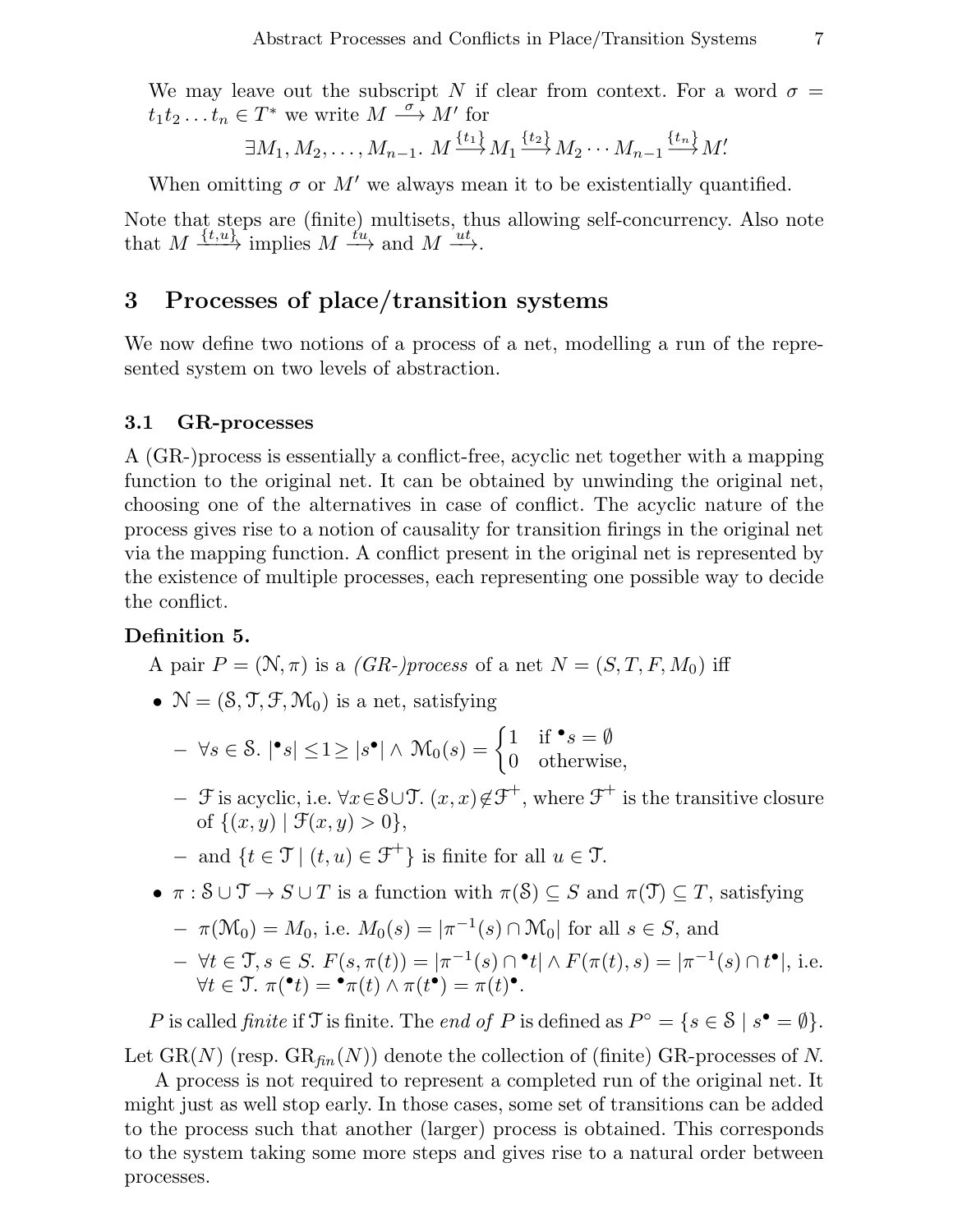**Definition 6.** Let  $P = ((\mathcal{S}, \mathcal{T}, \mathcal{F}, \mathcal{M}_0), \pi)$  and  $P' = ((\mathcal{S}', \mathcal{T}', \mathcal{F}', \mathcal{M}'_0), \pi')$  be two processes of the same net.

- P' is a prefix of P, notation  $P' \leq P$ , and P an extension of P', iff  $S' \subseteq S$ ,  $\mathfrak{T}' \subseteq \mathfrak{T}, \mathfrak{M}'_0 = \mathfrak{M}_0, \, \mathfrak{F}' = \mathfrak{F} \mathbin{\restriction} (\mathcal{S}' \times \mathcal{T}' \cup \mathfrak{T}' \times \mathcal{S}') \text{ and } \pi' = \pi \mathbin{\restriction} (\mathcal{S}' \cup \mathcal{T}') .$
- A process of a net is said to be maximal if it has no proper extension.

The requirements above imply that if  $P' \leq P$ ,  $(x, y) \in \mathcal{F}^+$  and  $y \in \mathcal{S}' \cup \mathcal{T}'$  then  $x \in S' \cup T'$ . Conversely, any subset  $T' \subseteq T$  satisfying  $(t, u) \in T' \wedge u \in T' \Rightarrow$  $t \in \mathcal{T}'$  uniquely determines a prefix of P, denoted  $P \upharpoonright \mathcal{T}'$ .

In [\[Pet77,](#page-20-0)[GSW80](#page-19-0)[,GR83\]](#page-19-1) processes were defined without requiring the third condition on  $N$  from Definition [5.](#page-6-2) Goltz and Reisig  $[GR83]$  observed that certain processes did not correspond with runs of systems, and proposed to restrict the notion of a process to those that can be approximated by finite processes [\[GR83,](#page-19-1) end of Section 3. This is the role of the third condition on  $N$  in Definition  $5$ ; it is equivalent to requiring that each transition occurs in a finite prefix. In [\[Pet77,](#page-20-0)[GSW80,](#page-19-0)[GR83\]](#page-19-1) only processes of finite nets were considered. For those processes, the requirement of discreteness proposed in [\[GR83\]](#page-19-1) is equivalent with imposing the third condition on  $N$  in Definition  $5$  [\[GR83,](#page-19-1) Theorem 2.14].

Two processes  $P = (\mathcal{N}, \pi)$  and  $P' = (\mathcal{N}', \pi')$  are *isomorphic*, notation  $P \cong P'$ , iff there exists an isomorphism  $\phi$  from N to N' which respects the process mapping, i.e.  $\pi = \pi' \circ \phi$ . Here an *isomorphism*  $\phi$  between two nets  $\mathcal{N} = (S, \mathcal{T}, \mathcal{F}, \mathcal{M}_0)$ and  $\mathcal{N}' = (\mathcal{S}', \mathcal{T}', \mathcal{F}', \mathcal{M}'_0)$  is a bijection between their places and transitions such that  $\mathcal{M}'_0(\phi(s)) = \mathcal{M}_0(s)$  for all  $s \in \mathcal{S}$  and  $\mathcal{F}'(\phi(x), \phi(y)) = \mathcal{F}(x, y)$  for all  $x, y \in \mathcal{S} \cup \mathcal{T}$ .

#### 3.2 BD-processes

Next we formally introduce the swapping transformation and the resulting equivalence notion on GR-processes from [\[BD87\]](#page-18-0).

**Definition 7.** Let  $P = ((\mathcal{S}, \mathcal{T}, \mathcal{F}, \mathcal{M}_0), \pi)$  be a process and let  $p, q \in \mathcal{S}$  with  $(p,q) \notin \mathcal{F}^+ \cup (\mathcal{F}^+)^{-1}$  and  $\pi(p) = \pi(q)$ .

Then swap $(P, p, q)$  is defined as  $((\mathcal{S}, \mathcal{T}, \mathcal{F}', \mathcal{M}_0), \pi)$  with

$$
\mathcal{F}'(x,y) = \begin{cases} \mathcal{F}(q,y) & \text{iff } x = p, y \in \mathcal{T} \\ \mathcal{F}(p,y) & \text{iff } x = q, y \in \mathcal{T} \\ \mathcal{F}(x,y) & \text{otherwise.} \end{cases}
$$

If P is the first process depicted in Fig. [1,](#page-1-0) with p and q the two places that are mapped to place 4 of the underlying net N, then  $\text{swap}(P, p, q)$  is the second process of Fig. [1.](#page-1-0) The transformation simply swaps the arcs leaving  $p$  and  $q$ .

#### <span id="page-7-0"></span>Definition 8.

- Two processes  $P$  and  $Q$  of the same net are one step swapping equivalent  $(P \equiv_1 Q)$  iff swap $(P, p, q)$  is isomorphic to Q for some places p and q.
- We write  $\equiv_1^*$  for the reflexive and transitive closure of  $\equiv_1$ .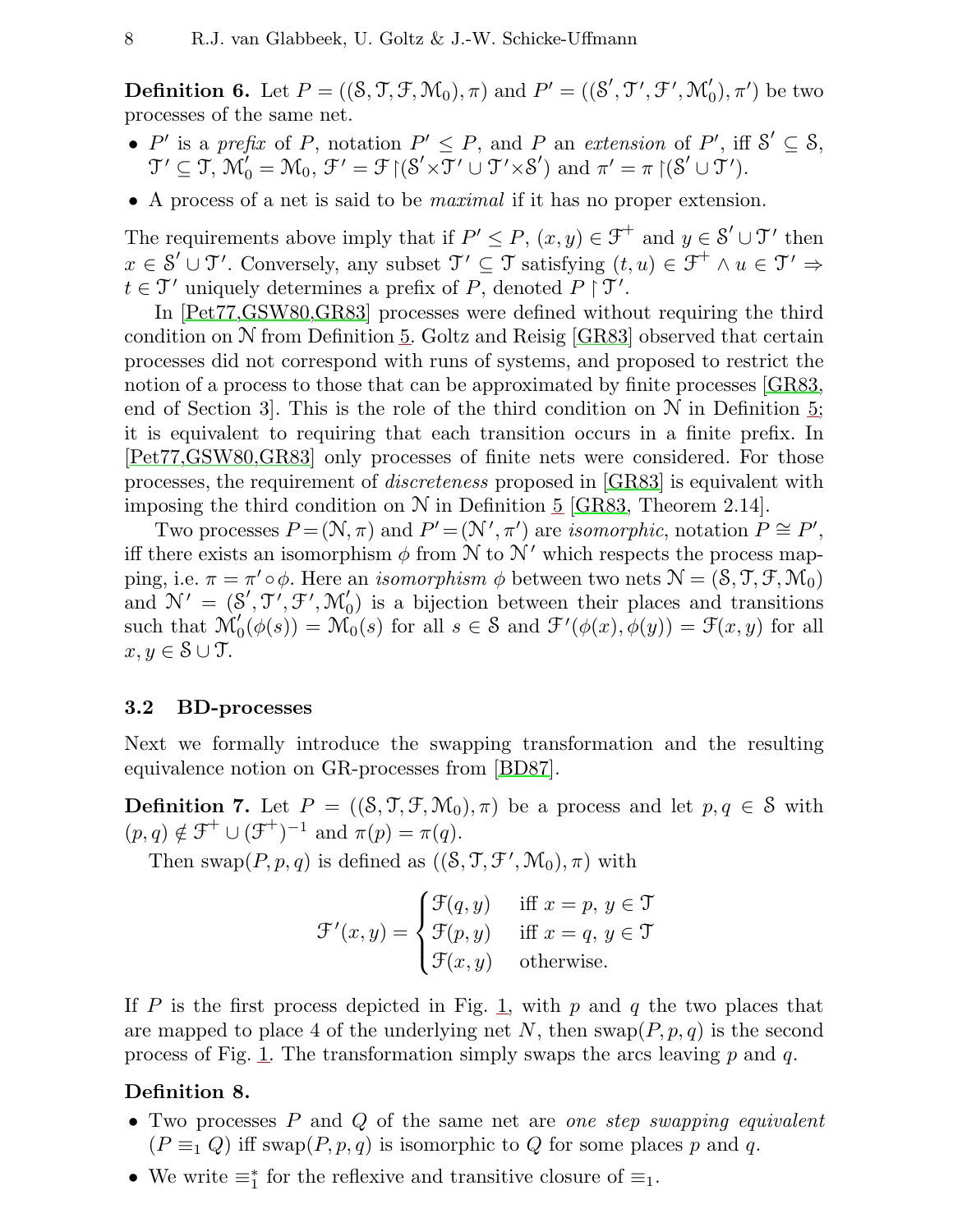By taking  $p=q$  in Definition [8](#page-7-0) one finds that  $P \equiv_1 P$  for any non-empty process P. In [\[BD87,](#page-18-0) Definition 7.8] swapping equivalence—there denoted  $\equiv_1^\infty$ —is defined in terms of reachable B-cuts. Using [\[BD87,](#page-18-0) Definition 3.14] this definition can be rephrased as follows:

**Definition 9.** Let N be a net, and  $P, Q \in \text{GR}(N)$ .

Then  $P \equiv_1^{\infty} Q$  iff

<span id="page-8-2"></span><span id="page-8-0"></span>
$$
\forall P'' \in \text{GR}_{fin}(N), P'' \leq P. \exists Q' \equiv_1^* Q, \ Q'' \leq Q'. P'' \cong Q'' \tag{1}
$$

and, vice versa,

$$
\forall Q'' \in \text{GR}_{fin}(N), Q'' \leq Q. \exists P' \equiv_1^* P, P'' \leq P'. P'' \cong Q''.
$$

In [\[BD87,](#page-18-0) Theorem 7.9] (as well as below) it is shown that  $\equiv_1^\infty$  is an equivalence relation on GR-processes. Trivially,  $\equiv_1^*$  is included in  $\equiv_1^\infty$ .

### Definition 10.

We call a  $\equiv_1^\infty$ -equivalence class of GR-processes a *BD-process*, and write  $[P]_\infty$ .

To support the idea that  $\equiv_1^\infty$  is a natural equivalence relation on GR-processes, an alternative characterisation of  $\equiv_1^\infty$  is presented in Section [3.3](#page-9-0) below.

In order to establish concepts of a maximal and of a largest BD-process, we turn  $\equiv_1^\infty$  into a preorder by focusing on only one of the two clauses of Definition  $9$ (formulated differently).

<span id="page-8-6"></span>**Definition 11.** Let N be a net, and  $P, Q \in \text{GR}(N)$ .

<span id="page-8-1"></span>Then 
$$
P \sqsubseteq_1^{\infty} Q
$$
 iff  
\n $\forall P'' \in \text{GR}_{fin}(N), P'' \leq P$ .  $\exists P', Q' \in \text{GR}_{fin}(N)$ .  $P'' \leq P' \equiv_1^* Q' \leq Q$ . (2)

We proceed to show that  $(2)$  is equivalent to  $(1)$  and that  $\sqsubseteq_1^{\infty}$  is a preorder.

For  $P, Q \in \text{GR}(N)$  write  $P \sim_S Q$  if there are places p and q such that  $swap(P, p, q) = Q$  (or equivalently  $swap(Q, p, q) = P$ ). Clearly, the operations of swapping two places in a process, and of bijectively renaming all places and transitions, commute:

Observation 1  $\exists P' \in \text{GR}(N)$ .  $P \cong P' \sim_S Q \Leftrightarrow \exists Q' \in \text{GR}(N)$ .  $P \sim_S Q' \cong Q$ .

The same holds for the operations of taking a prefix and of bijectively renaming all places and transitions:

# <span id="page-8-3"></span>Observation 2  $\exists P' \in \text{GR}(N)$ .  $P \cong P' \leq Q \Leftrightarrow \exists Q' \in \text{GR}(N)$ .  $P \leq Q' \cong Q$ .

<span id="page-8-4"></span>Moreover, instead of first swapping two places  $p$  and  $q$  in a process and then extending the resulting process, we can just as well first extend and then swap:

Observation 3  $\exists P' \in \text{GR}(N)$ .  $P \sim_S P' \leq Q \Rightarrow \exists Q' \in \text{GR}(N)$ .  $P \leq Q' \sim_S Q$ .

<span id="page-8-5"></span>This implication can in general not be reversed, since it could be that out of two swapped places  $p$  and  $q$  occurring in  $Q$  and  $Q'$  only one occurs in  $P$ .

**Lemma 1.** If  $P \leq Q' \sim_S Q$  for some  $P \in \text{GR}_{fin}(N)$  and  $Q', Q \in \text{GR}(N)$ , then there are  $P', P'' \in \text{GR}_{fin}(N)$  with  $P \leq P' \sim_S P'' \leq Q$ .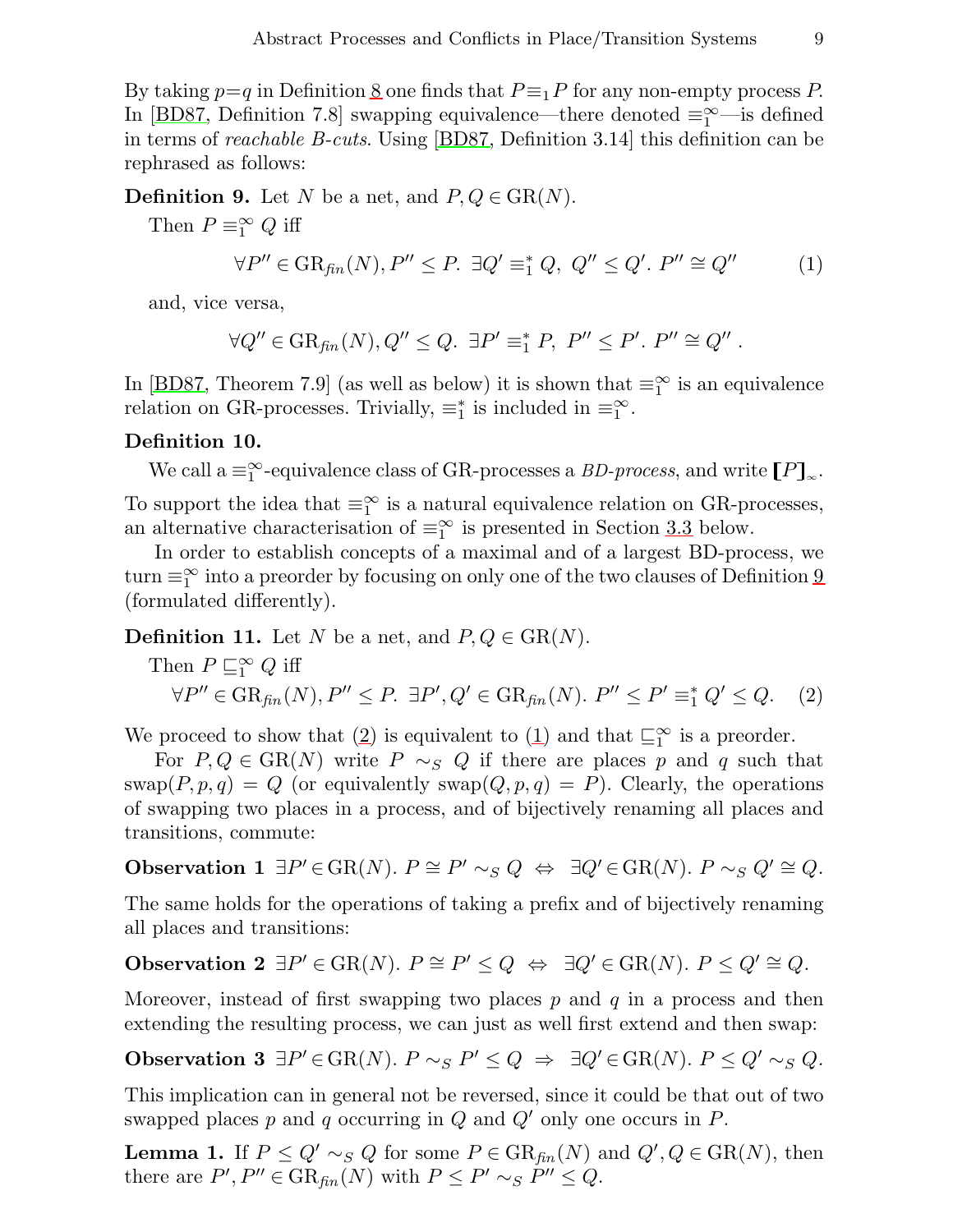*Proof.* Let  $Q = \text{swap}(Q', p, q)$  for certain places p and q in  $Q'$ . Take a finite prefix P' of Q' that includes P as well as p and q. Then  $P \leq P' \leq Q'$ . Let  $P' := \text{swap}(P', p, q)$ . Then  $P' \sim_S P'' \le Q$ .  $\Box$ 

 $P \equiv_1 Q$  is defined by  $\exists Q'$ .  $P \sim_S Q' \cong Q$ . Using that  $\sim_S$  is reflexive on nonempty processes we have:

# Observation  $4 \cong \subseteq \equiv_1^*$ .

So, using Observation  $2$ ,  $(1)$  can be reformulated as

<span id="page-9-4"></span><span id="page-9-2"></span><span id="page-9-1"></span>
$$
\forall P'' \in \text{GR}_{fin}(N), P'' \leq P. \exists Q' \equiv_1^* Q. P'' \leq Q'.
$$

From Observations [2](#page-8-3) and [3](#page-8-4) we obtain:

Corollary 1.  $\exists P' \in \text{GR}(N)$ .  $P \equiv_1^* P' \leq Q \Rightarrow \exists Q' \in \text{GR}(N)$ .  $P \leq Q' \equiv_1^* Q$ .  $\Box$ 

Likewise, from Observation  $2$  and  $3$  and Lemma  $1$  we obtain:

**Corollary 2.** If  $P \leq Q' \equiv_1^* Q$  for some  $P \in \text{GR}_{fin}(N)$  and  $Q', Q \in \text{GR}(N)$ , then there are  $P', P'' \in \text{GR}_{fin}(N)$  with  $P \le P' \equiv_1^* P'' \le Q$ .

Together, Corollaries  $1$  and  $2$  imply the equivalence of  $(1)$  and  $(2)$ . Corollary  $1$ , in combination with the transitivity of  $\leq$  and  $\equiv_1^*$ , implies the transitivity of  $\sqsubseteq_1^{\infty}$ . Moreover, by definition  $\sqsubseteq^{\infty}_1$  is reflexive.

**Corollary 3.**  $\sqsubseteq^{\infty}_1$  is a preorder on  $\text{GR}(N)$ . Hence  $\equiv^{\infty}_1$  is an equivalence relation.

It follows that  $\sqsubseteq^{\infty}_1$  induces a partial order on BD-processes, and thereby concepts of a *maximal* and a *largest* BD-process.<sup>[3](#page-9-3)</sup>

### <span id="page-9-0"></span>3.3 An alternative characterisation of swapping equivalence

Let  $P \in \text{GR}(N)$ . The set  $BD(P)$  of finite BD-approximations of P is the smallest set of finite GR-processes that contains all finite prefixes of P and is closed under  $\equiv_1$  and taking prefixes. (By Observation <u>4</u> it therefore is also closed under  $\cong$ .) Thus, it is the smallest subset of  $\text{GR}(N)$  satisfying

- if  $P' \in \text{GR}_{fin}(N)$  and  $P' \leq P$  then  $P' \in BD(P)$ ,
- − if  $P' \equiv_1 Q \in BD(P)$  then  $P' \in BD(P)$ ,
- − if  $P' \le Q \in BD(P)$  then  $P' \in BD(P)$ .

**Proposition 1.**  $P \sqsubseteq^{\infty}_1 Q \Leftrightarrow BD(P) \subseteq BD(Q)$ . So  $P \equiv^{\infty}_1 Q \Leftrightarrow BD(P) = BD(Q)$ .

*Proof.*  $BD(P) = \{P''' \in \text{GR}_{fin}(N) \mid \exists P'', P' \in \text{GR}_{fin}(N)$ .  $P''' \le P'' \equiv_1^* P' \le P\}$ by Corollary [1.](#page-9-1) Using this, the result follows directly from Definition [11.](#page-8-6) □

<span id="page-9-3"></span> $3 A$  preorder is a relation that is reflexive and transitive; it is an equivalence relation if it moreover is symmetric, and a partial order if it moreover is antisymmetric. Given a preorder  $\subseteq$ , its kernel is the equivalence relation  $\equiv$  defined by  $P \equiv Q$  iff  $P \sqsubset Q \wedge Q \sqsubset P$ . Moreover, the *induced* partial order  $\leq$  on the  $\equiv$ -equivalence classes is given by  $[P] \leq [Q]$  iff  $P \sqsubseteq Q$ ; it is easy to check that this is independent of the choices of representatives P and Q within the  $\equiv$ -equivalences classes [P] and [Q].

Here  $\equiv_1^{\infty}$  is the kernel of  $\sqsubseteq_1^{\infty}$ , and "maximal" or "largest" refers to the induced partial order on BD-processes.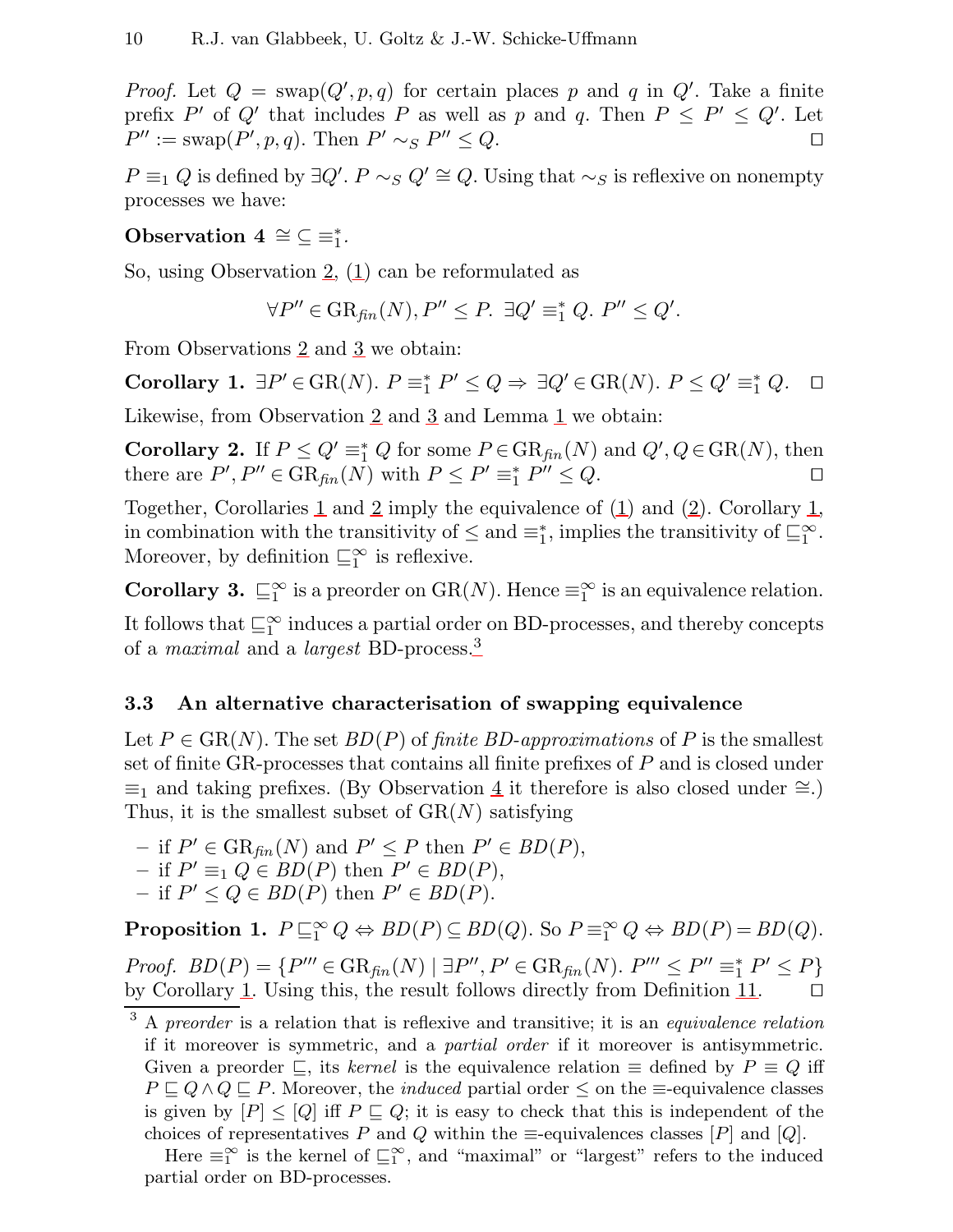### <span id="page-10-0"></span>4 Conflicts in place/transition systems

We recall the notion of conflict introduced in [\[Gol86\]](#page-19-3). It formalises the notion of conflict alluded to in [\[Rei85,](#page-20-6) p. 23].

**Definition 12.** Let  $N = (S, T, F, M_0)$  be a net and  $M \in \mathbb{N}^S$ .

- A finite, non-empty multiset  $G \in \mathbb{N}^T$  is in *(semantic) conflict* in M iff  $\neg M \stackrel{G}{\longrightarrow} \wedge \forall t \in G. M \stackrel{G \upharpoonright \{t\}}{\longrightarrow}.$
- N is (semantically) conflict-free iff no finite, non-empty multiset  $G \in \mathbb{N}^T$  is in semantic conflict in any M with  $M_0 \longrightarrow M$ .
- N is binary-conflict-free iff no multiset  $G \in \mathbb{N}^T$  with  $|G| = 2$  is in semantic conflict in any M with  $M_0 \longrightarrow M$ .

Thus,  $N$  is binary-conflict-free iff whenever two different transitions  $t$  and  $u$  are enabled at a reachable marking M, then also the step  $\{t, u\}$  is enabled at M. The above concept of (semantic) conflict-freeness formalises the intuitive notion that there are no choices to resolve.

**Remark:** In a net such as displayed in Fig. [3,](#page-10-1) the multiset  $\{t, t\}$  is never enabled. For this reason the multiset  $\{t, t, u\}$  does not count as being in conflict, even though it is never enabled. However, its subset  $\{t, u\}$  is in conflict.



<span id="page-10-1"></span>Fig. 3. A net which is persistent but not binary-conflict–free

A number of alternative concepts of conflict and conflict-freeness have been contemplated in the Petri net community.

A Petri net N is called persistent [\[KM69](#page-19-10)[,LR78\]](#page-19-11) if for every marking M with  $M_0 \longrightarrow M$  and every  $t, u \in T$  with  $t \neq u, M \stackrel{t}{\longrightarrow}$  and  $M \stackrel{u}{\longrightarrow}$ , we have  $M \stackrel{tu}{\longrightarrow}$ ; in other words, if any transition  $u$  that is enabled in a reachable marking will still be enabled after firing any other transition  $t$ . Trivially, a net that is binaryconflict-free is also persistent. The net of Fig.  $3$ , on the other hand, is persistent but not binary-conflict-free.



<span id="page-10-2"></span>Fig. 4. Two nets with structural conflict, but no choices to resolve.

A pair of different transitions in a net that share a preplace can be called a structural conflict. As illustrated in Fig.  $\underline{4}$ , the presence of a structural conflict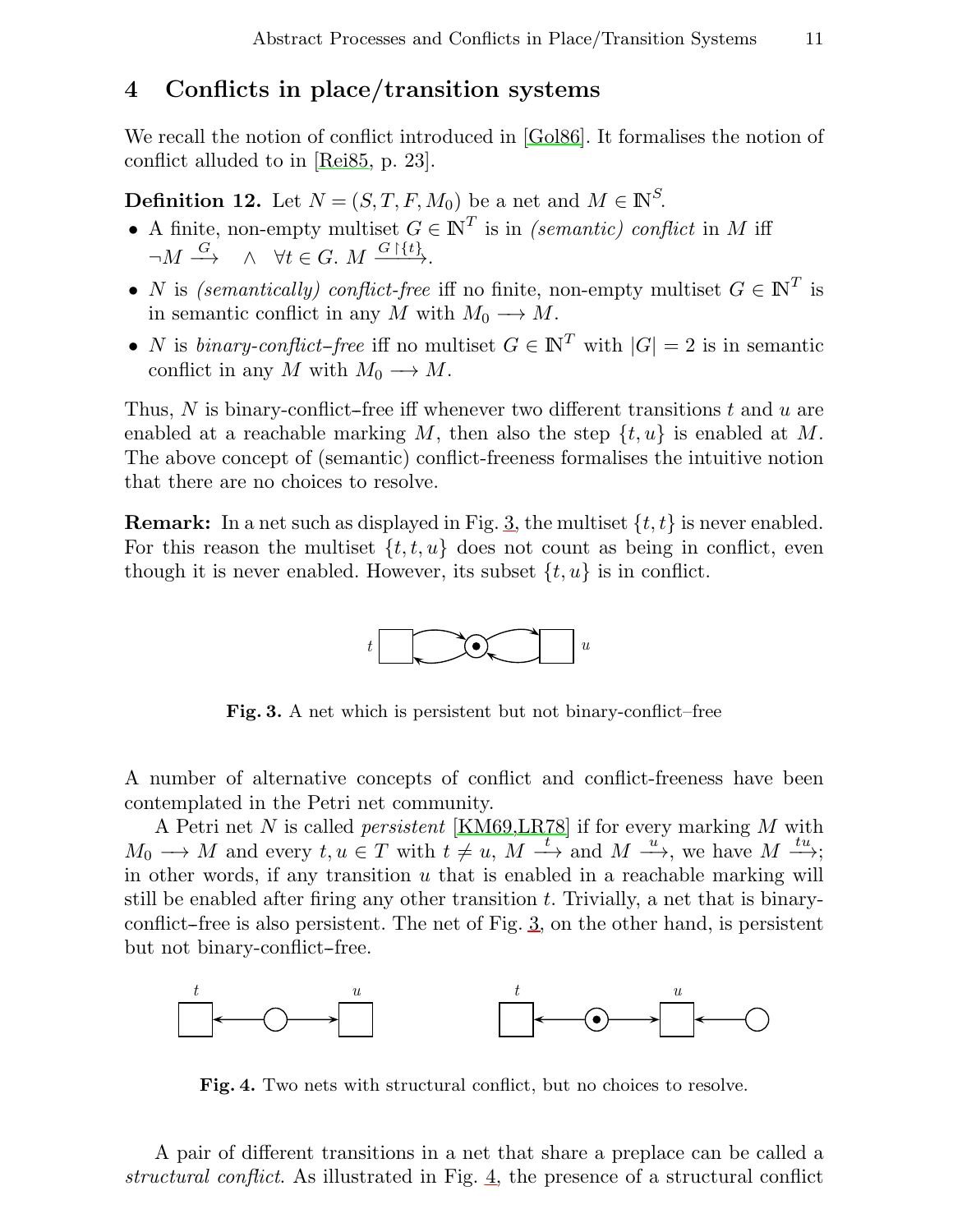does not imply that there are choices to resolve. A net that is free of structural conflicts is certainly conflict-free, but Fig.  $\underline{4}$  shows that the reverse does not hold.

A triple  $(M, t, u)$  of a reachable marking M and two different transitions t and u with  $M \longrightarrow N$  and  $\bullet t \cap \bullet u \neq \emptyset$  could be called a *reachable structural conflict*. This constitutes a middle ground between semantic and structural conflict. The nets of Fig. [4](#page-10-2) do not have a reachable structural conflict. However, the net of Fig. [5,](#page-11-0) although semantically conflict-free, does have a reachable structural conflict.



<span id="page-11-0"></span>Fig. 5. A net with a reachable structural conflict, but no choices to resolve.

Landweber and Robertson [\[LR78\]](#page-19-11) define a Petri net to be conflict-free "if every place which is an input of more than one transition is on a self-loop with each such transition." This is an extension of the concept structural conflictfreeness that is closer to persistence. It classifies the net of Fig. [3](#page-10-1) as conflict-free and the nets of Fig.  $4$  as having conflicts. Hence, this notion, just as persistence and structural conflict-freeness, does not formalise the intuitive concept "no choices to resolve".

We proposed in [\[GGS11a\]](#page-19-8) a class of P/T systems where (semantic) conflictfreeness coincides with the absence of reachable structural conflicts. We called this class of nets structural conflict nets. For a net to be a structural conflict net, we required that two transitions sharing a preplace will never occur both in one step.

**Definition 13.** Let  $N = (S, T, F, M_0)$  be a net. N is a structural conflict net iff  $\forall t, u$ .  $(M_0 \longrightarrow \frac{\{t, u\}}{\{t, u\}}) \Rightarrow \mathbf{e}_t \cap \mathbf{e}_u = \emptyset$ .

Note that this excludes self-concurrency from the possible behaviours in a structural conflict net: as in our setting every transition has at least one preplace,  $t = u$  implies  $\bullet t \cap \bullet u \neq \emptyset$ . Also note that in a structural conflict net a non-empty, finite multiset  $G$  is in conflict in a reachable marking  $M$  iff  $G$  is a set and two distinct transitions in G are in conflict in M. Hence a structural conflict net is conflict-free if and only if it is binary-conflict-free. Moreover, two transitions enabled in M are in (semantic) conflict iff they share a preplace.

Trivially, the class of structural conflict nets includes the class of safe nets, in which no reachable marking assigns multiple tokens to the same place. It also includes the non-safe net of Fig.  $\underline{1}$ , as well as the *buffer synchronised systems of* sequential machines from  $\text{Rei82}$  and the locally sequential globally asynchronous nets (LSGA nets) of **GGS13**, in which asynchronous communication is modelled by buffer-places between sequential components that may collect arbitrarily many tokens.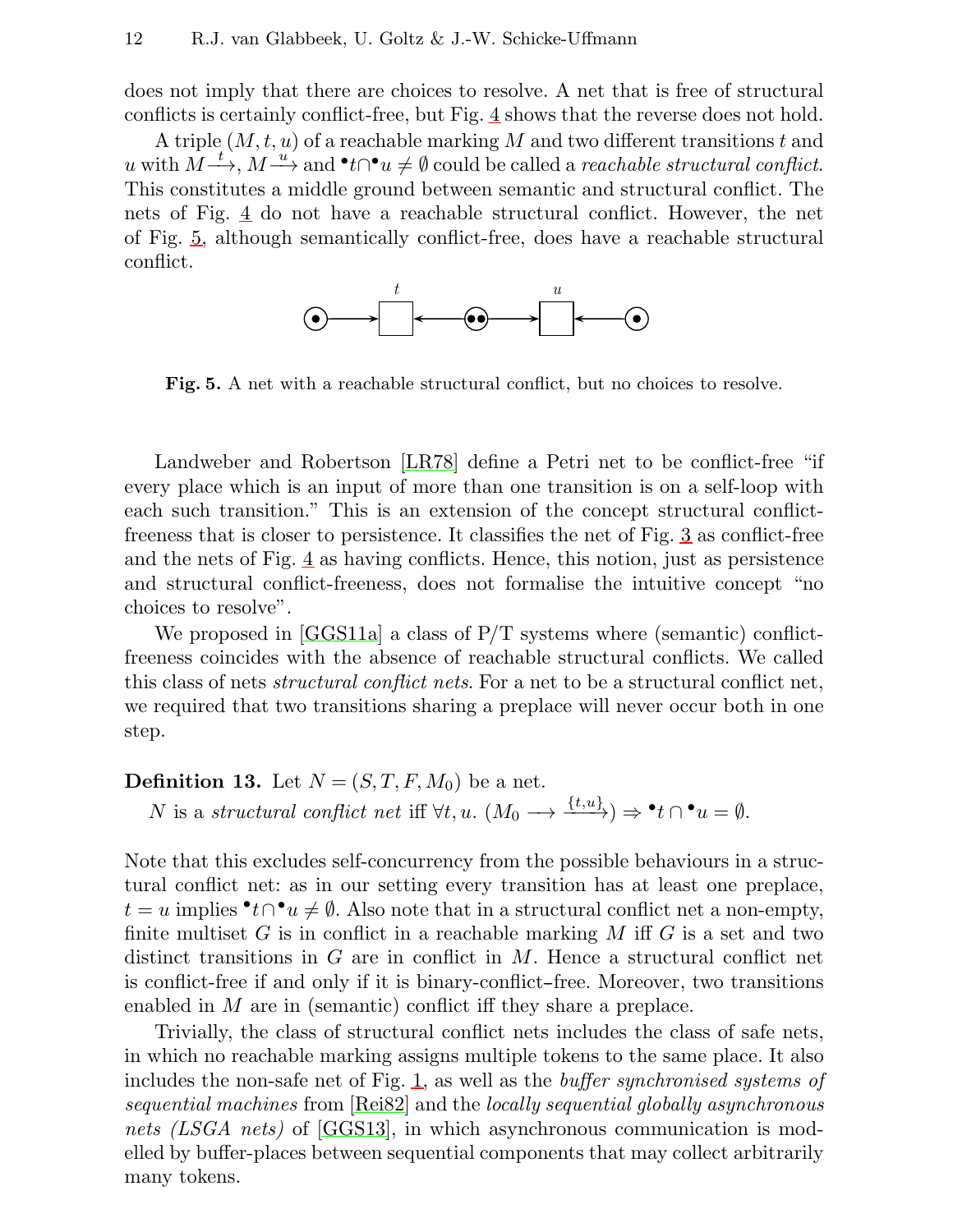## <span id="page-12-0"></span>5 A structural conflict net having a largest BD-process is conflict-free

The result announced in this section—that each structural conflict net having a ⊑<sup>∞</sup> 1 -largest BD-process must be conflict-free—is in essence obtained in [\[GGS11a\]](#page-19-8). However, there we had not defined the order  $\sqsubseteq^{\infty}_1$ , and thus neither the corresponding notion of a  $\sqsubseteq^{\infty}_1$ -largest BD-process. Instead we used different terminology, and the work in this section merely consists of relating the terminology of [\[GGS11a\]](#page-19-8) to the one of the present paper.

In [\[GGS11a\]](#page-19-8) a partial BD-run of a net N is defined as a  $\equiv_1^*$ -equivalence class of finite GR-processes of  $N_{\text{-}}^4$  $N_{\text{-}}^4$  Let  $[P]$  be the partial BD-run containing P. The prefix/extension relation  $\leq$  on  $\text{GR}_{fin}(N)$  from Definition [6](#page-6-3) is lifted to partial BD-runs by  $[P'] \leq [P]$  iff  $P' \equiv_1^* Q' \leq Q \equiv_1^* P$  for some  $Q', Q \in \text{GR}_{fin}(N)$ . By Corollary  $1, \leq$  is a partial order on partial BD-runs, and  $[P'] \leq [P]$  iff  $P' \le Q \equiv_1^* P$  for some  $Q \in \text{GR}_{fin}(N)$ . Moreover,  $[P'] \le [P]$  iff  $P' \sqsubseteq_1^{\infty} P$ .

In  $[GGS11a]$  a BD-run of a net N is defined as a prefix-closed and directed set of partial BD-runs of N. Here we define the notion of a *collapsed BD-run*, or BD† -run.

**Definition 14.** A  $BD^{\dagger}$ -run of a net N is a subset R of  $\text{GR}_{fin}(N)$  that is prefixclosed and closed under  $\equiv_1^*$ , and satisfies

$$
P, Q \in \mathcal{R} \Rightarrow \exists P', Q' \in \mathcal{R}. \ P \le P' \equiv_1^* Q' \ge Q .
$$

Note that a BD† -run is a set of finite GR-processes, whereas a BD-run is a set of sets of finite GR-processes. We proceed to show that the two notions have the same information content. For a BD-run R, let  $R^{\dagger} := \{ P \in \text{GR}_{fin}(N) \mid [P] \in R \}.$ Trivially,  $R^{\dagger}$  is a BD<sup>†</sup>-run. Moreover,  $R_1 \subseteq R_2$  implies  $R_1^{\dagger} \subseteq R_2^{\dagger}$  $\frac{1}{2}$ .

Conversely, for  $\mathcal R$  a BD<sup>†</sup>-run, let  $[\mathcal R] := \{ [P] \mid P \in \mathcal R \}$ . Trivially,  $[\mathcal R]$  is a BD-run. Moreover,  $\mathcal{R}_1 \subseteq \mathcal{R}_2$  implies  $[\mathcal{R}_1] \subseteq [\mathcal{R}_2]$ . Also note that  $[R^{\dagger}] = R$  for any BD-run R, and  $[\mathcal{R}]^{\dagger} = \mathcal{R}$  for any BD<sup>†</sup>-run R. Thus we have a  $\subseteq$ -preserving bijective correspondence between BD-runs and BD† -runs. It follows that a net has a unique maximal BD-run iff it has a unique maximal BD<sup>†</sup>-run.<sup>[5](#page-12-2)</sup>

[\[GGS11a,](#page-19-8) Section 5] defines the concept of an FS-run—an FS run is a certain set of sets of firing sequences—and establishes a ⊆-preserving bijective correspondence between FS-runs and BD-runs. It follows that a net has a unique maximal FS-run iff it has a unique maximal BD-run.

The set of finite prefixes of a GR-process P is directed: for  $P_1, P_2 \in \text{GR}_{fin}(N)$ with  $P_1 \leq P$  and  $P_2 \leq P$ , there is a process  $P_3 \in \text{GR}_{fin}(N)$  with  $P_1 \leq P_3 \leq P$ and  $P_2 \leq P_3$ . Just take as transitions of  $P_3$  the union of the transitions from P that occur in  $P_1$  or  $P_2$ .

<span id="page-12-3"></span><span id="page-12-1"></span><sup>&</sup>lt;sup>4</sup> It is easy to see that on finite GR-processes the relations  $\equiv_1^\infty$  and  $\equiv_1^*$  coincide. Hence a partial BD-run is the same as a finite BD-process, i.e., an equivalence class  $[P]_{\infty}$ with  $P$  a finite GR-process. We do not use this fact further on.

<span id="page-12-2"></span> $5$  Exactly as in the proof of Lemma  $5$  in the next section it follows that each BD-run is a prefix of a maximal BD-run. Hence a unique maximal BD-run is the same as largest BD-run. The same applies to BD<sup>†</sup>-runs.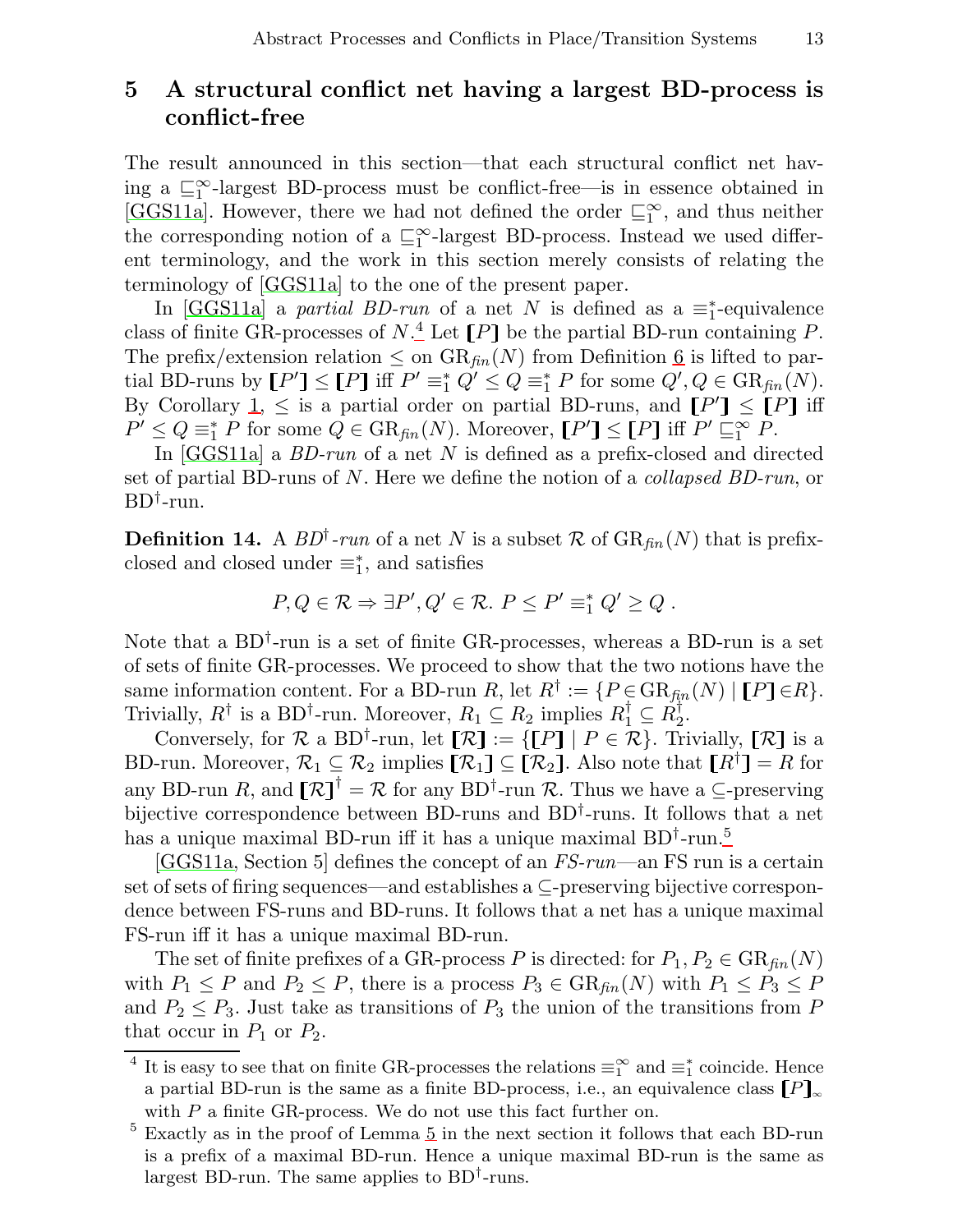**Lemma 2.** If a net has a  $\sqsubseteq^{\infty}_{1}$ -largest BD-process then it has a largest BD<sup>†</sup>-run.

*Proof.* Let  $[P]_{\infty}$  be the  $\sqsubseteq_{1}^{\infty}$ -largest BD-process of a net N. We claim that the set of all finite GR-processes of N is a  $BD^{\dagger}$ -run. Clearly, it is then also the largest.

Trivially,  $\text{GR}_{fin}(N)$  is prefix-closed and closed under  $\equiv_1^*$ . Now suppose  $P_1, Q_1$  $\in \text{GR}_{fin}(N)$ . Since  $P_1 \sqsubseteq_1^{\infty} P$  and  $P_1 \leq P_1$  one has  $P_1 \leq P_2 \equiv_1^* P_3 \leq P$  for some  $P_2, P_3 \in \text{GR}_{fin}(N)$ . Likewise  $Q_1 \leq Q_2 \equiv_1^* Q_3 \leq P$  for some  $Q_2, Q_3 \in \text{GR}_{fin}(N)$ . Using that the set of prefixes of P is directed, let  $P_4 \in \text{GR}_{fin}(N)$  be such that  $P_3 \leq P_4 \leq P$  and  $Q_3 \leq P_4$ . Now Corollary  $\underline{1}$  yields  $P_1 \leq \equiv_1^* P_4 \equiv_1^* \geq Q_1$ , which needed to be established. □

<span id="page-13-2"></span>**Theorem 1.** Let  $N$  be a structural conflict net.

If N has a  $\sqsubseteq^{\infty}_1$ -largest BD-process then N is conflict-free.

*Proof.* [\[GGS11a,](#page-19-8) Theorem 6] says that if a structural conflict net N has exactly one maximal FS-run then N is conflict-free.

Now suppose N has a  $\sqsubseteq^{\infty}_1$ -largest BD-process. By Lemma [2](#page-12-3) it has a unique maximal BD† -run. Hence it has a unique maximal BD-run, and a unique maximal FS-run. It follows that N is conflict-free.  $\Box$ 

Note that [\[GGS11a,](#page-19-8) Theorem 6] can be reformulated as saying that a structural conflict net N that is not conflict-free fails to have a unique maximal BD-run. This implies that the set of all partial BD-runs of N fails to be a BD-run, and must hence fail to be directed. This in turn implies that there are two finite BD-processes of N without a common extension.

## <span id="page-13-0"></span>6 A conflict-free structural conflict net has a largest BD-process

In this section we prove the main result of this paper (Theorem  $2$ ), namely that each conflict-free structural conflict net has a largest BD-process with respect to the order  $\sqsubseteq^{\infty}_1$ . We make use of a labelled transition relation between the processes of a given net. The fact that we are dealing with a structural conflict net is used only at the end of the proof of Theorem [2.](#page-14-1)

Let  $P = ((\mathcal{S}, \mathcal{T}, \mathcal{F}, \mathcal{M}_0), \pi)$  and  $P' = ((\mathcal{S}', \mathcal{T}', \mathcal{F}', \mathcal{M}'_0), \pi')$  be GR-processes Let  $P = ((\delta, J, J, M_0), \pi)$  and  $P = ((\delta, J', J', M_0), \pi')$  be GR-processes<br>of a net  $N = (S, T, F, M_0)$ . Henceforth, we will write  $P' \stackrel{a}{\longrightarrow} P$  with  $a \in T$  a<br>transition of the underlying net if  $P' \leq R$  and  $T \stackrel{\sigma'}{\longrightarrow}$  is (t) for som transition of the underlying net, if  $P' \leq P$  and  $\mathcal{T} = \mathcal{T}' \cup \{t\}$  for some t with  $\pi(t) = a$ . Let  $\mathcal{P}_0(N)$  be the set of *initial processes* of a net N: those with an empty set of transitions. A process  $P_0 \in \mathcal{P}_0(N)$  has exactly one place for each token in the initial marking of N; two processes in  $\mathcal{P}_0(N)$  differ only in the names of these places. Now for each finite process  $P$  of  $N$ , having  $n$  transitions, there is a sequence  $P_0 \stackrel{a_1}{\longrightarrow} P_1 \stackrel{a_2}{\longrightarrow} \ldots \stackrel{a_n}{\longrightarrow} P_n$  with  $P_0 \in \mathcal{P}_0(N)$  and  $P_n = P$ .

<span id="page-13-1"></span>For  $P = ((\mathcal{S}, \mathcal{T}, \mathcal{F}, \mathcal{M}_0), \pi)$  a finite GR-process of a net  $N = (S, T, F, M_0)$ , we write  $\widehat{P}$  for the marking  $\pi(P^{\circ}) \in \mathbb{N}^{S}$ . The following observations describe a bisimulation between the above transition relation on the processes of a net, and the one on its markings.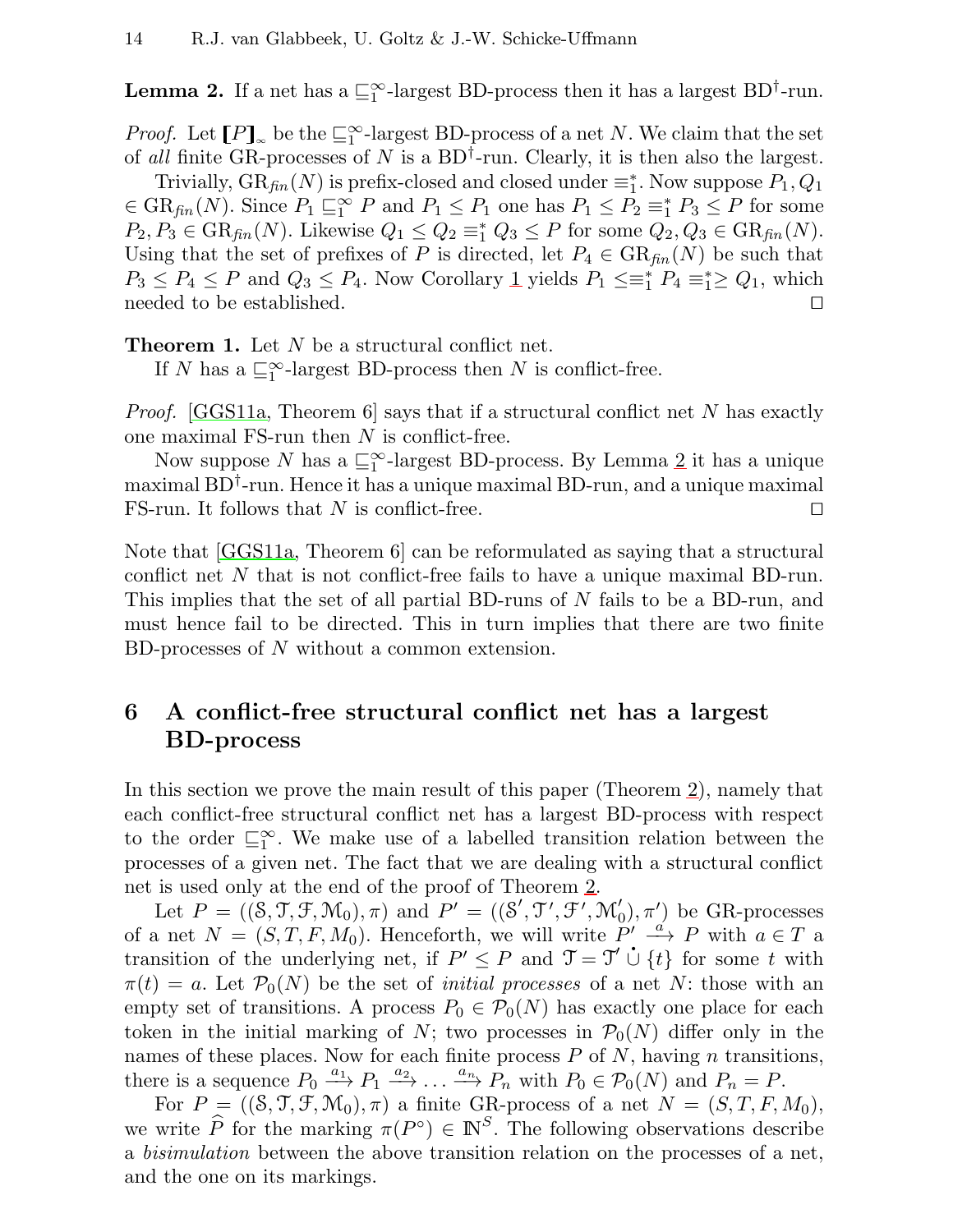**Observation 5** Let  $N = (S, T, F, M_0)$  be a net,  $a \in T$ , and  $P, Q \in \text{GR}_{fin}(N)$ .

- (a)  $\mathcal{P}_0(N) \neq \emptyset$  and if  $P \in \mathcal{P}_0$  then  $\widehat{P} = M_0$ .
- (b) If  $P \xrightarrow{a} Q$  then  $\widehat{P} \xrightarrow{a} \widehat{Q}$ .
- (c) If  $\widehat{P} \stackrel{a}{\longrightarrow} M$  then there is a Q with  $P \stackrel{a}{\longrightarrow} Q$  and  $\widehat{Q} = M$ .
- (d)  $\hat{P}$  is reachable in the sense that  $M_0 \longrightarrow \hat{P}$ . (This follows from (a) and (b).)

<span id="page-14-2"></span>**Lemma 3.** Let  $P, P' \in \text{GR}_{fin}(N)$ , and  $a, b$  transitions of the underlying net N. If  $P \stackrel{a}{\longrightarrow} P'$  and  $\widehat{P} \stackrel{\{a,b\}}{\longrightarrow}$  then  $\exists Q, Q'.\quad P' \stackrel{b}{\longrightarrow} Q' \wedge P \stackrel{b}{\longrightarrow} Q \stackrel{a}{\longrightarrow} Q'.$ 

*Proof.* Since  $\widehat{P} \xrightarrow{\{a,b\}} \text{we have } \bullet a+\bullet b \subseteq \pi(P^{\circ})$ . Furthermore  $\pi(P^{\circ} \setminus P'^{\circ}) = \bullet a$ . So  $\bullet$ *b*  $\subseteq$   $\pi(P^{\circ} \cap P'^{\circ})$ . Therefore, there exist Q and Q' as required. □

<span id="page-14-3"></span>The following observations are easy to check. For (b) note that  $P \equiv_1^* Q$  implies  $\widehat{P} = \widehat{Q}$ ; also compare Corollary [1.](#page-9-1)

**Observation 6** Let  $P, Q, Q'$  be finite GR-processes of a net N.

- (a) If  $P \stackrel{a}{\longrightarrow} Q$  and  $P \stackrel{a}{\longrightarrow} Q'$  then  $Q \equiv_1^* Q'$ .
- (b) If  $P \equiv_1^* Q \stackrel{a}{\longrightarrow} Q'$  then  $P \stackrel{a}{\longrightarrow} P' \equiv_1^* Q'$  for some  $P' \in \text{GR}_{fin}(N)$ .

<span id="page-14-4"></span>**Lemma 4.** Let  $N = (S, T, F, M_0)$  be a binary-conflict-free net,  $a, b \in T$  with  $a \neq b$ , and  $P, P', Q$  be finite GR-processes of N.

If  $P \stackrel{a}{\longrightarrow} P'$  and  $P \stackrel{b}{\longrightarrow} Q$  then  $\widehat{P} \stackrel{\{a,b\}}{\longrightarrow}$  and  $\exists Q'$ .  $P' \stackrel{b}{\longrightarrow} Q' \wedge Q \stackrel{a}{\longrightarrow} \equiv_1^* Q'$ .

*Proof.* Suppose  $P \stackrel{a}{\longrightarrow} P'$  and  $P \stackrel{b}{\longrightarrow} Q$  with  $a \neq b$ . We have  $M_0 \longrightarrow \widehat{P}$  by Observation  $\underline{5}(\mathrm{d})$ . Moreover,  $\widehat{P} \stackrel{a}{\longrightarrow} \widehat{P}'$  and  $\widehat{P} \stackrel{b}{\longrightarrow} \widehat{Q}$  by Observation  $\underline{5}(\mathrm{b})$ . Hence, as N is binary-conflict-free,  $\widehat{P} \xrightarrow{\{a,b\}}$ . By Lemma [3](#page-14-2) there are  $Q', Q''$  with  $P' \xrightarrow{b} Q'$ and  $P \stackrel{b}{\longrightarrow} Q'' \stackrel{a}{\longrightarrow} Q'$ . By Observation  $\underline{6}(\underline{a}), Q \equiv_1^* Q''$ , and hence  $Q \stackrel{a}{\longrightarrow} \equiv_1^* Q'$ by Observation  $\underline{6}$ (b). □

### <span id="page-14-0"></span>**Lemma 5** (**[\[GGS11a\]](#page-19-8)**). Let N be a net.

Every GR-process P of N is a prefix of a maximal GR-process of N.

*Proof.* The set of all processes of N of which  $P$  is a prefix is partially ordered by  $\leq$ . Every chain in this set has an upper bound, obtained by componentwise union. Via Zorn's Lemma this set contains at least one maximal process. □

<span id="page-14-1"></span>Since the set of GR-processes of N is non-empty by Observation  $\underline{5}(\mathbf{a})$ , this implies that each net has a maximal GR-process.

**Theorem 2.** Let N be a conflict-free structural conflict net. Then  $N$  has a  $\sqsubseteq_{1}^{\infty}$ -largest BD-process.

*Proof.* Let P be a maximal GR-process of  $N$ —it exists by Lemma [5.](#page-14-0) We show that  $[P]_{\infty}$  is the  $\sqsubseteq_{1}^{\infty}$ -largest BD-process of N, i.e., for each GR-process Q of N one has  $Q \sqsubseteq_{1}^{\infty} P$ . This proof is illustrated in Fig. [6.](#page-15-0)

Let  $BD(P)$  be as defined in Section [3.3.](#page-9-0) As remarked there, using Corollary [1,](#page-9-1)  $BD(P) = \{P''' \in \text{GR}_{fin}(N) \mid \exists P'', P' \in \text{GR}_{fin}(N). P''' \le P'' \equiv_1^* P' \le P\}.$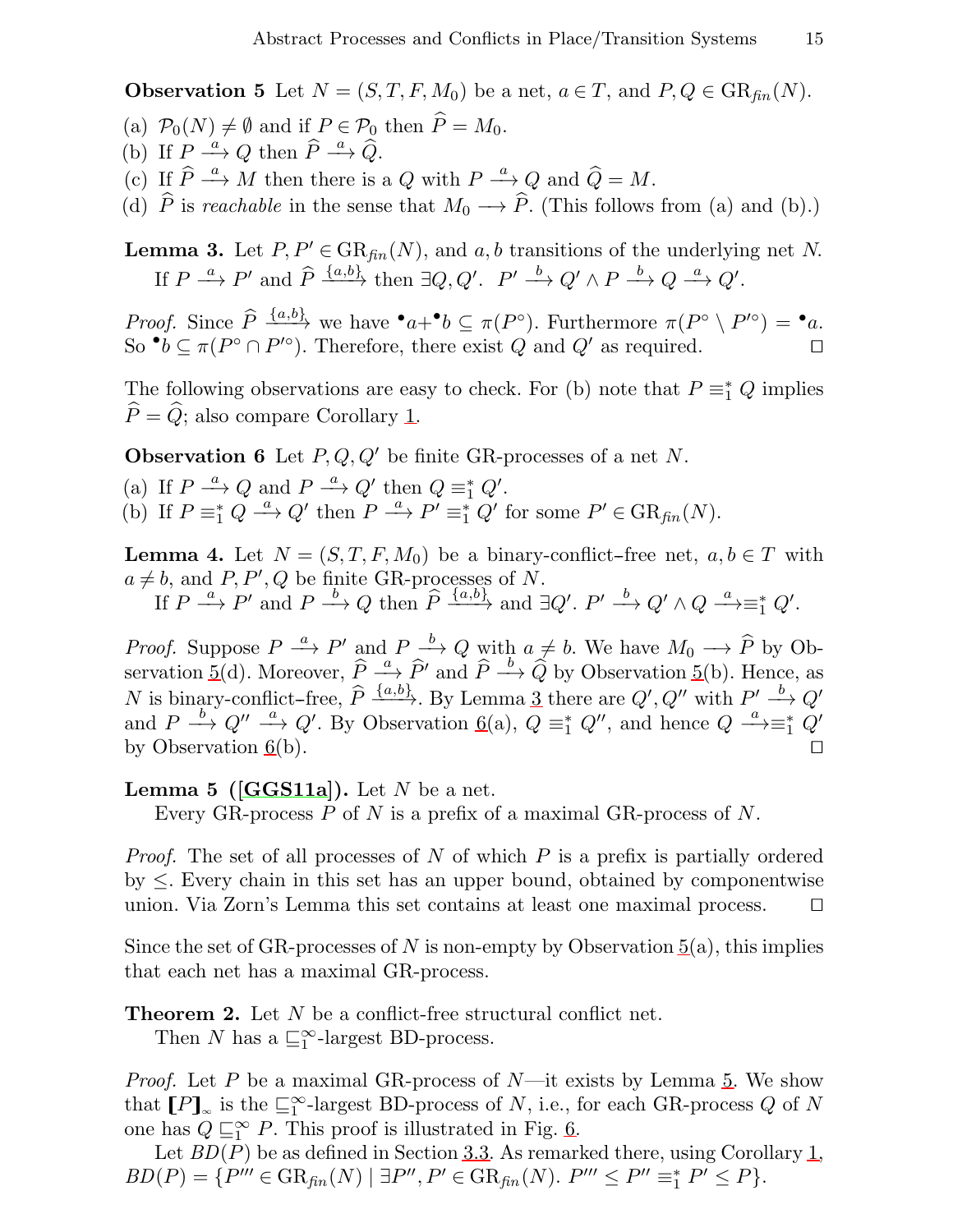Towards a contradiction, suppose  $Q \not\sqsubseteq^{\infty}_{1} P$  for some  $Q \in \text{GR}(N)$ . Then, by Definition [11,](#page-8-6) there is a finite prefix  $Q''$  of Q with  $Q'' \notin BD(P)$ . Let  $Q_0$  be a minimal such prefix w.r.t. the prefix order  $\leq$  of Definition [6.](#page-6-3)  $Q_0$  can be written as  $((\mathcal{S}, \mathcal{T}, \mathcal{F}, \mathcal{M}_0), \pi)$ . Since all initial processes of N are isomorphic, each initial process of N is in  $BD(P)$ . Hence  $Q_0$  must have a transition.



<span id="page-15-0"></span>Fig. 6. Illustration of the proof of Theorem [2.](#page-14-1)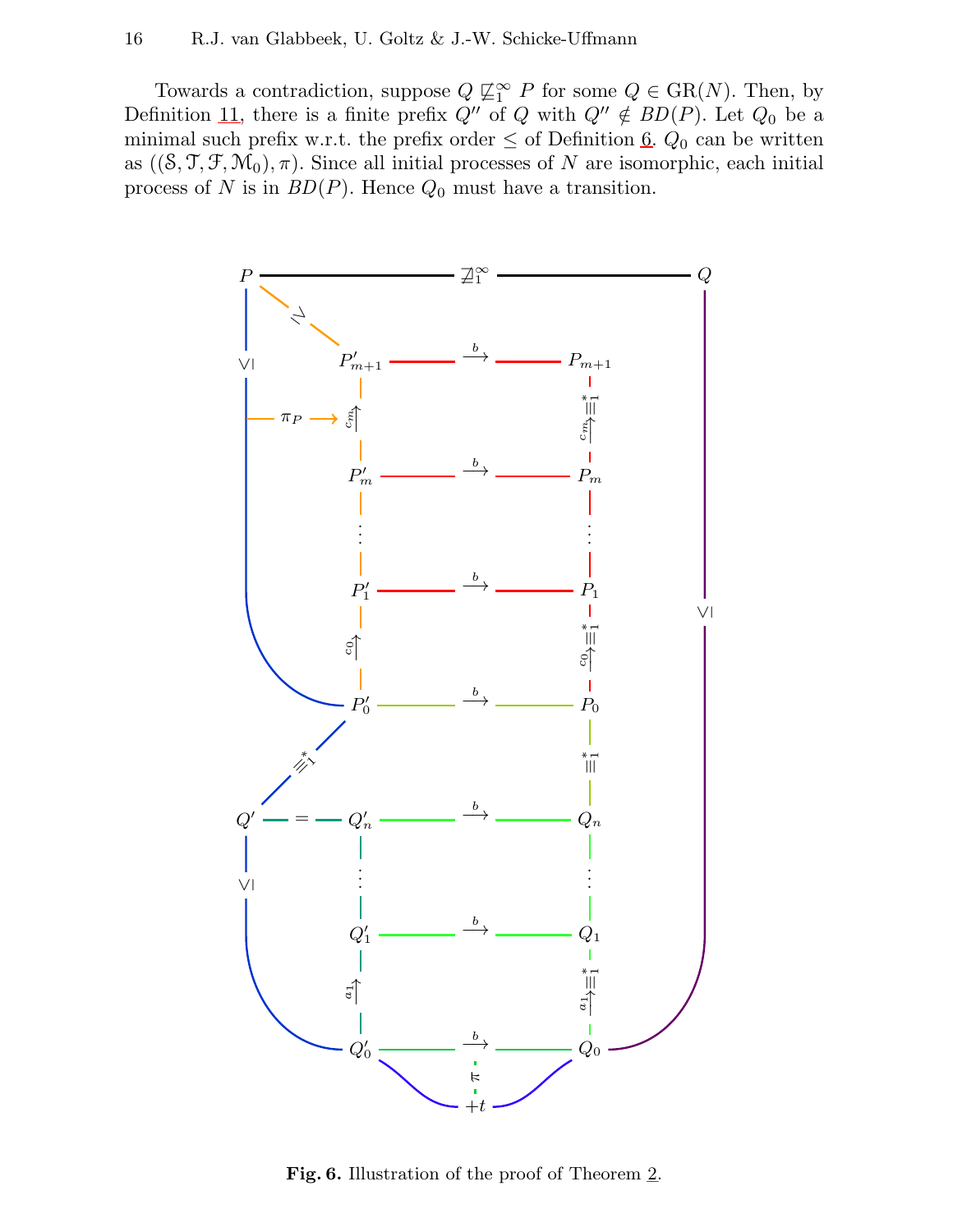Let t be a maximal element in  $\mathfrak T$  with respect to  $\mathfrak F^+$ . Then  $Q_0 \restriction (\mathfrak T \setminus \{t\}) =:$  $Q'_0$  is a process and  $Q'_0 \in BD(P)$ . Hence there exists finite  $P'_0, Q'$  such that  $Q'_0 \leq Q' \equiv_1^* P'_0 \leq P$ . Moreover, there are  $Q'_1, \ldots, Q'_n \in BD(P)$  and transitions  $a_1 \ldots, a_n$  of N with  $Q'_n = Q'$  and  $Q'_{i-1} \stackrel{a_i}{\longrightarrow} Q'_i$  for  $i = 1, \ldots, n$ .

 $\pi(t)$  is some transition b of N, so  $Q'_0$  $\stackrel{b}{\longrightarrow} Q_0$ . We now show by induction on  $i \in \{1, \ldots, n\}$  that there are  $Q_1, \ldots, Q_n \in \text{GR}_{fin}(N) \setminus BD(P)$  with  $Q'_i$  $\stackrel{b}{\longrightarrow} Q_i$ and  $Q_{i-1} \stackrel{a_i}{\longrightarrow} \equiv^*_{1} Q_i$  for  $i = 1, \ldots, n$ . Namely, given  $Q_{i-1}$ , as  $Q_{i-1} \not\in BD(P)$  we have  $Q_{i-1} \not\equiv_1^* Q_i' \in BD(P)$ . Using that  $Q'_{i-1} \stackrel{a_i}{\longrightarrow} Q'_i$  and  $Q'_{i-1}$  $\stackrel{\cdot}{\longrightarrow} Q_{i-1}$ , this implies  $a_{i} \neq b$  by Observation [6\(](#page-14-3)a). Now Lemma [4](#page-14-4) yields a  $Q_i \in \text{GR}_{fin}(N)$  such that  $Q_i'$  $\stackrel{b'}{\longrightarrow} Q_i$  and  $Q_{i-1} \stackrel{a_i}{\longrightarrow} \equiv^*_1 Q_i$ . As  $BD(P)$  is  $\equiv^*_{1}$ - and prefix-closed, we have  $Q_i \notin BD(P)$ .

Since  $Q'_n \equiv_1^* P'_0$  and  $Q'_n$  $\stackrel{b}{\longrightarrow} Q_n$ , there is a  $P_0 \in \text{GR}_{fin}(N)$  with  $P'_0$  $\stackrel{b}{\longrightarrow} P_0$ and  $P_0 \equiv_1^* Q_n$ , using Observation <u>6</u>(b). Hence  $P_0 \notin BD(P)$ .

Now let u be any transition in  $P := (\mathcal{N}, \pi_P)$  that is not included in  $P'_0$ . Then there are  $P'_1, \ldots, P'_{m+1} \leq P$  with  $P'_i \stackrel{c_i}{\longrightarrow} P'_{i+1}$  for  $i = 0, \ldots, m$  and  $c_m = \pi_P(u)$ . Exactly as above, by induction on i,  $b \neq c_i$  for  $i = 0, \ldots, m$  and there are  $P_1, \ldots, P_{m+1} \in \text{GR}_{fin}(N) \setminus BD(P)$  with  $P'_{i+1}$  $\stackrel{b}{\longrightarrow} P_{i+1}$  and  $P_i \stackrel{c_i}{\longrightarrow} \equiv^*_{1} P_{i+1}$  for  $i = 0, \ldots, m$ . Moreover, since  $P'_m \xrightarrow{c_{m}} P'_{m+1}$  and  $P'_m$  $\stackrel{b}{\longrightarrow}$ , we have  $\widehat{P}'_m \stackrel{\{c_m, b\}}{\longrightarrow}$  by Lemma [4.](#page-14-4) By Observation  $\underline{5}(d)$  we furthermore have  $M_0 \longrightarrow \widehat{P}'_m$ , where  $N =$ :  $(S, T, F, M_0)$ . Hence, as N is a structural conflict net,  $\bullet b \cap \bullet c_m = \emptyset$ .

Since  $\widehat{P}_0' \supseteq {}^{\bullet}b$ , by Observation [5\(](#page-13-1)b), and the tokens in the preplaces of b cannot be consumed by the  $\pi_P$ -image of any transition of P that fires after  $P'_0$ has been executed, P can be extended with the transition b, and hence is not maximal. This is the required contradiction. ⊓⊔

# <span id="page-16-0"></span>7 Unique maximal GR-processes up to  $\equiv_1^\infty$

Together, Theorems  $\underline{1}$  and  $\underline{2}$  say that a structural conflict net has a  $\sqsubseteq^{\infty}_1$ -largest BD-process iff it is conflict-free. The "only if" direction stems essentially from [\[GGS11a\]](#page-19-8), and "if" is contributed here.

Since the preorder  $\sqsubseteq_{1}^{\infty}$  was not employed in [\[GGS11a\]](#page-19-8), there we did not consider  $\sqsubseteq^{\infty}_1$ -largest BD-processes. Instead, we spoke of a "unique maximal GRprocess up to  $\equiv_1^{\infty}$ , using the notion of maximality from Definition [6,](#page-6-3) that is, maximality w.r.t. the prefix order  $\leq$  between GR-processes. The following propositions compare  $\sqsubseteq_{1}^{\infty}$ -maximality and  $\leq$ -maximality.

<span id="page-16-1"></span>**Proposition 2.** Let  $N$  be a net and  $P$  a process thereof.

If  $[P]_{\infty}$  is  $\sqsubseteq_{1}^{\infty}$ -maximal then some  $Q \in [P]_{\infty}$  is maximal.

*Proof.* Assume  $[P]_{\infty}$  is  $\sqsubseteq_{1}^{\infty}$ -maximal. By Lemma [5](#page-14-0) there exists some maximal Q with  $P \le Q$ . By Definition [11,](#page-8-6)  $P \le Q$  implies  $P \sqsubseteq_1^{\infty} Q$ . Since  $[P]_{\infty}$  is  $\sqsubseteq_1^{\infty}$ maximal we have  $Q \equiv_1^\infty P$  and  $Q$  is a maximal process within  $[P]_{\infty}$ . □

The reverse of Proposition [2](#page-16-1) does not hold. The first process depicted in Fig. [7](#page-17-0) cannot be extended, for none of the tokens in place 2 will in the end come to rest. So it is maximal. Yet, it is not  $\sqsubseteq_{1}^{\infty}$ -maximal. For it is swapping equivalent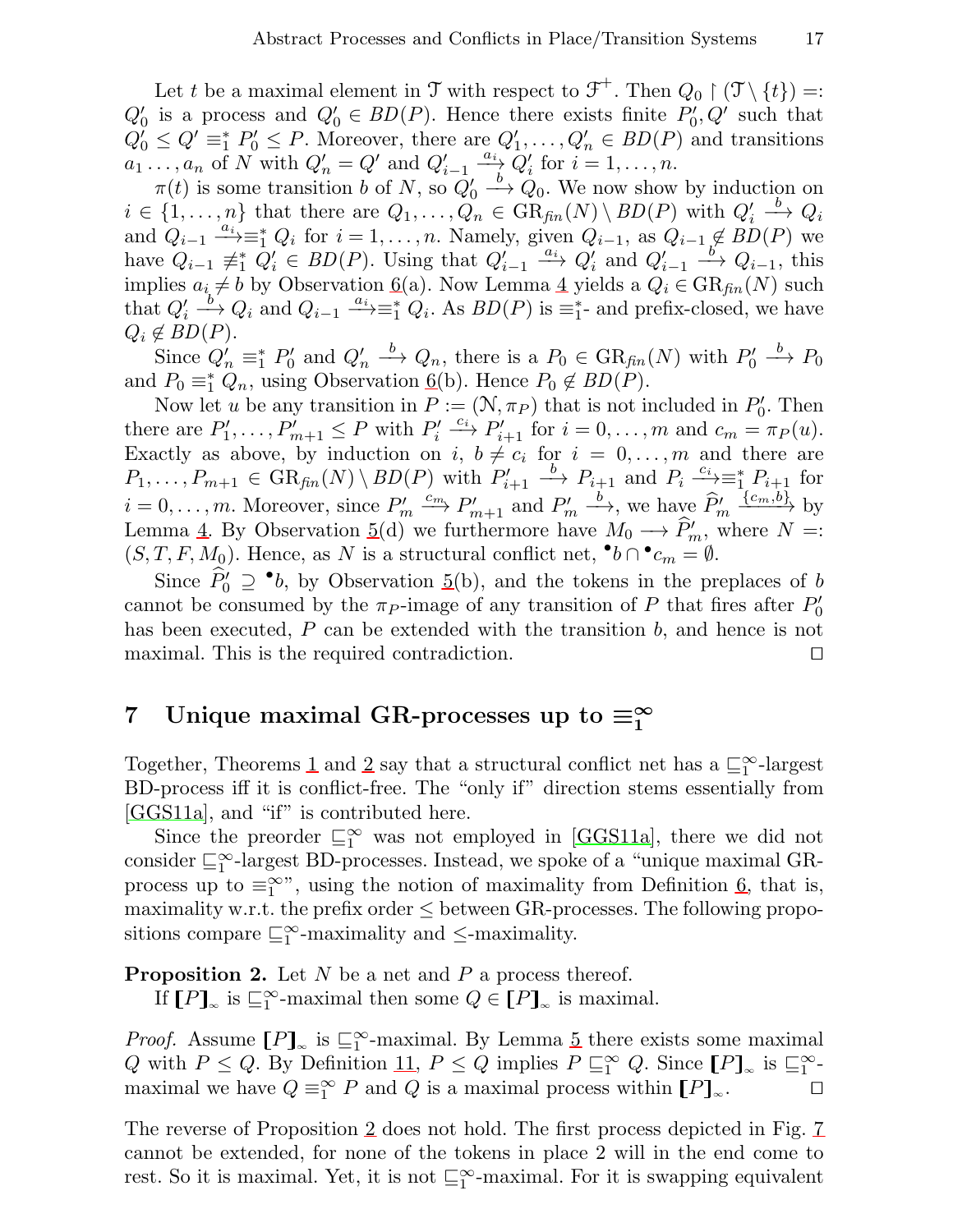

<span id="page-17-0"></span>Fig. 7. A net and two maximal GR-processes thereof.

<span id="page-17-1"></span>with the top half of the second process (using only one of the tokens in place 2), which can be extended with the bottom half.

**Proposition 3.** Let  $N$  be a net and  $P$  a process thereof.

If P is the only maximal process up to  $\equiv_1^{\infty}$ , then it is the  $\sqsubseteq_1^{\infty}$ -largest process.

*Proof.* Let P be the only maximal process of N up to  $\equiv_1^{\infty}$ , and Q any other process of N. Let  $Q'$  be a maximal process with  $Q \leq Q'$ —it exists by Lemma [5.](#page-14-0) Using Definition [11,](#page-8-6)  $Q \leq Q'$  trivially implies  $Q \sqsubseteq_{1}^{\infty} Q'$ . Since P is the only maximal process up to  $\equiv_1^{\infty}$ , we have  $Q' \equiv_1^{\infty} P$ . Thus  $Q \sqsubseteq_1^{\infty} P$ , showing that P is the  $\sqsubseteq^{\infty}_1$ -largest process of N. □

[\[GGS11a,](#page-19-8) Corollary 1] says that if a structural conflict net N has only one maximal GR-process up to  $\equiv_1^{\infty}$  then N is conflict-free. Using Proposition <u>3</u> this is a weakening of Theorem  $\underline{1}$ . We now establish the converse, that a conflict-free structural conflict net has only one maximal GR-process up to  $\equiv_1^{\infty}$ ; this is a strengthening of Theorem [2.](#page-14-1)

**Theorem 3.** Let N be a conflict-free structural conflict net.

Then N has a unique maximal GR-process up to  $\equiv_1^\infty$ .

*Proof.* Let P and Q be two maximal GR-processes of N. The proof of Theorem  $2$ shows that  $[P]_{\infty}$  is the  $\subseteq_{1}^{\infty}$ -largest BD-process of N, and the same holds for Q. So  $Q \sqsubseteq^{\infty}_1 P$  and  $P \sqsubseteq^{\infty}_1 Q$ , i.e.,  $Q \equiv^{\infty}_1$  $\sum_{1}^{\infty} P.$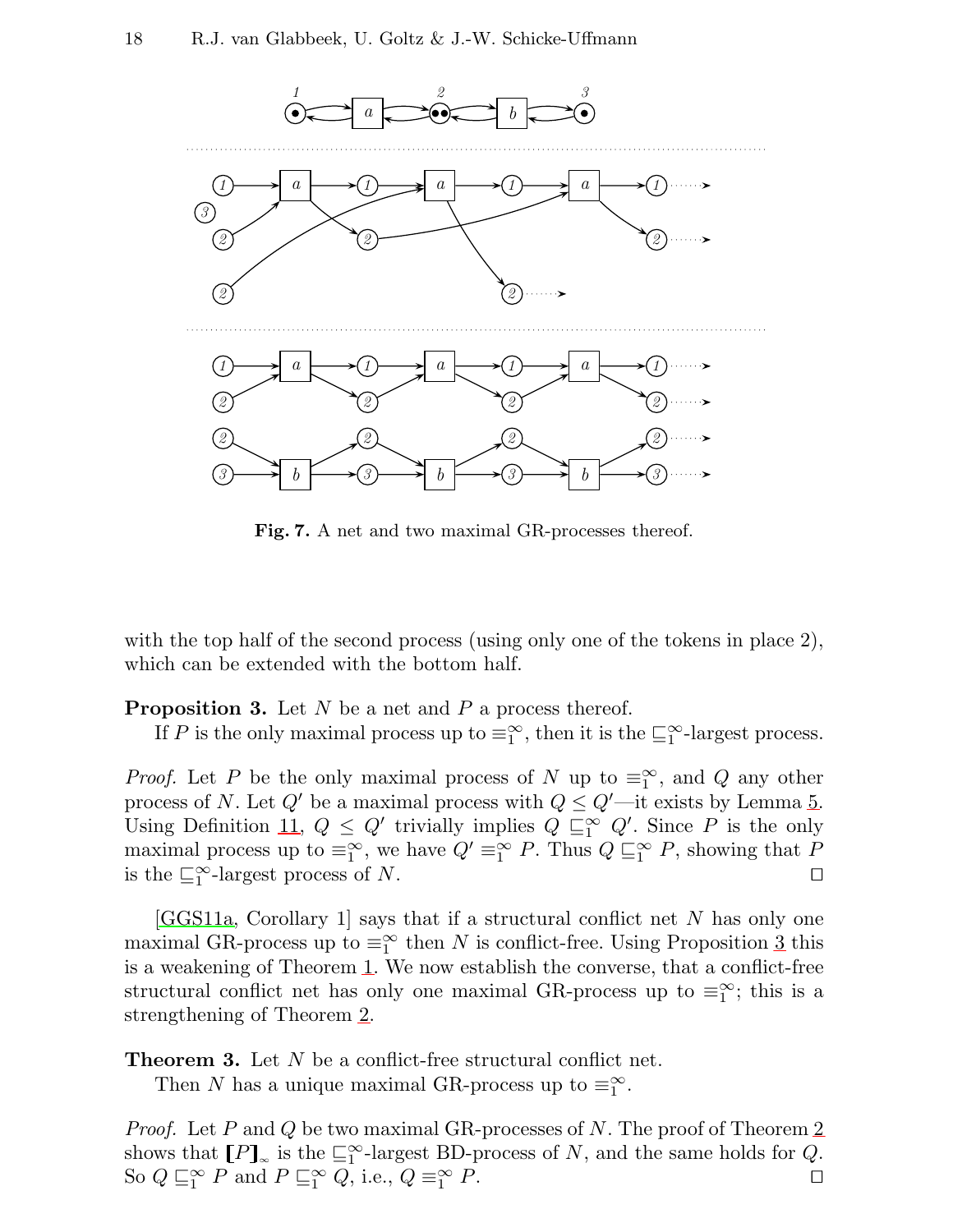Thus we obtained, for structural conflict nets  $N$ , that  $N$  is conflict-free iff  $N$  has a  $\sqsubseteq^{\infty}_1$ -largest BD-process, iff N has a unique maximal GR-process up to  $\equiv^{\infty}_1$ . In our technical report  $[GGS11b]$  we moreover show that for structural conflict nets the converse of Proposition [2](#page-16-1) holds: if  $P \in \text{GR}(N)$  is maximal, then  $[P]_{\infty}$ is  $\sqsubseteq^{\infty}_{1}$ -maximal—see Lemma 12. Consequently, for structural conflict nets also the converse of Proposition  $\overline{3}$  holds. So for structural conflict nets there is no difference between a  $\sqsubseteq^{\infty}_1$ -largest BD-process and a unique maximal GR-process up to  $\equiv_1^\infty$ .

## 8 Conclusion

We defined a *BD-process* as an equivalence class of Goltz-Reisig processes under the swapping equivalence proposed by Best and Devillers, and argued that on the subclass of structural conflict nets BD-processes constitute a fully satisfactory concept of abstract process of a Petri net under the collective token interpretation. To justify that assessment we showed that a structural conflict net is conflict-free iff it has a largest BD-process.

In the technical report belonging to [\[GGS11b\]](#page-19-9) we strengthen the result obtained here by showing that each countable net without binary conflict (even if not a structural conflict net) has a largest BD-process. However, proving this is much more complicated than the results presented here.

We leave as an open question to consider also branching time semantics. The notion of a process for condition/event systems was adapted to a branching time semantics of nets through the concept of an unfolding of Nielsen, Plotkin and Winskel [\[NPW81\]](#page-20-8). Unfolding a net results in an occurrence net with forward branched places that captures all runs of the net, together with the branching structure of choices between them. This work was adapted by Engelfriet in [\[Eng91\]](#page-19-13) to P/T systems without arc weights, and Meseguer, Sassone and Monta-nari extended this to cover arc weights as well [\[MMS97\]](#page-20-9). The resulting occurrence nets have one branch for every maximal GR-process of the underlying net. It is an open question whether such a construction can be adapted to the collective token interpretation of Petri nets, so that an unfolding of a net has one branch for every BD-process, and thus remains unbranched in case of conflict-free nets.

### References

- <span id="page-18-0"></span>[BD87] E. Best & R.R. Devillers (1987): Sequential and Concurrent Behaviour in Petri Net Theory. Theoretical Computer Science 55(1), pp. 87–136, doi:[10.](http://dx.doi.org/10.1016/0304-3975(87)90090-9) [1016/0304-3975\(87\)90090-9](http://dx.doi.org/10.1016/0304-3975(87)90090-9). See also: E. Best and R.R. Devillers (1987): Interleaving and Partial Orders in Concurrency: A Formal Comparison. In M. Wirsing, editor: Formal Description of Programming Concepts III, 1987, pp. 299–321, North-Holland.
- <span id="page-18-1"></span>[DMM89] P. Degano, J. Meseguer & U. Montanari (1989): Axiomatizing Net Computations and Processes. In: Proceedings LICS'89, IEEE, pp. 175–185. See also P. Degano, J. Meseguer & U. Montanari (1996): Axiomatizing the Algebra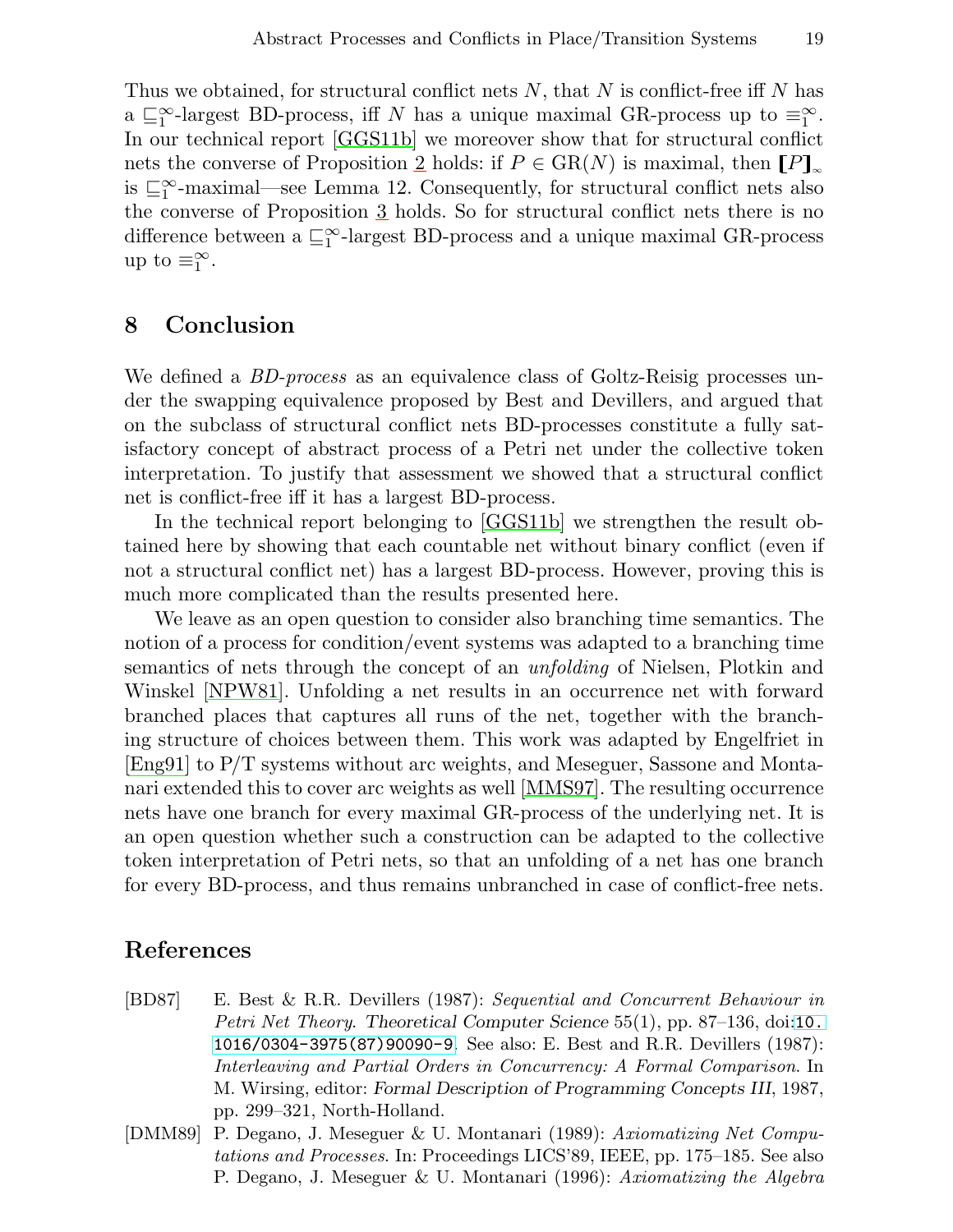of Net Computations and Processes. Acta Informatica 33(5), pp. 641-667, doi:[10.1007/BF03036469](http://dx.doi.org/10.1007/BF03036469).

- <span id="page-19-13"></span>[Eng91] J. Engelfriet (1991): Branching Processes of Petri Nets. Acta Informatica 28(6), pp. 575–591, doi:[10.1007/BF01463946](http://dx.doi.org/10.1007/BF01463946).
- <span id="page-19-8"></span>[GGS11a] R.J. van Glabbeek, U. Goltz & J.-W. Schicke (2011): Abstract Processes of Place/Transition Systems. Information Processing Letters 111(13), pp. 626  $-633, \text{ doi:10.1016/j.ipl.2011.03.013.}$  $-633, \text{ doi:10.1016/j.ipl.2011.03.013.}$  $-633, \text{ doi:10.1016/j.ipl.2011.03.013.}$
- <span id="page-19-9"></span>[GGS11b] R.J. van Glabbeek, U. Goltz & J.-W. Schicke (2011): On Causal Semantics of Petri Nets (extended abstract). In J.-P. Katoen  $\&$  B. König, editors: Proceedings CONCUR'11, LNCS 6901, Springer, pp. 43–59, doi:[10.1007/](http://dx.doi.org/10.1007/978-3-642-23217-6_4) [978-3-642-23217-6\\_4](http://dx.doi.org/10.1007/978-3-642-23217-6_4). Full version available as Technical Report 2011- 06, TU-Braunschweig. Available at [http://theory.stanford.edu/~rvg/](http://theory.stanford.edu/~rvg/abstracts.html#90) [abstracts.html#90](http://theory.stanford.edu/~rvg/abstracts.html#90).
- <span id="page-19-12"></span>[GGS13] R.J. van Glabbeek, U. Goltz & J.-W. Schicke-Uffmann (2013): On Characterising Distributability. Logical Methods in Computer Science 9(3):17, doi:[10.2168/LMCS-9\(3:17\)2013](http://dx.doi.org/10.2168/LMCS-9(3:17)2013). Available at [http://arxiv.org/abs/](http://arxiv.org/abs/1309.3883) [1309.3883](http://arxiv.org/abs/1309.3883).
- <span id="page-19-6"></span>[Gla05] R.J. van Glabbeek (2005): The Individual and Collective Token Interpretations of Petri Nets. In M. Abadi & L. de Alfaro, editors: Proceedings CONCUR'05, LNCS 3653, Springer, pp. 323–337, doi:[10.1007/11539452\\_](http://dx.doi.org/10.1007/11539452_26) [26](http://dx.doi.org/10.1007/11539452_26).
- <span id="page-19-3"></span>[Gol86] U. Goltz (1986): How Many Transitions may be in Conflict? Petri Net Newsletter 25, pp. 4–9.
- <span id="page-19-2"></span>[Gol87] U. Goltz (1987): On Condition/Event Representations of Place/Transition Nets. In: Concurrency and Nets: Advances in Petri Nets, LNCS, Springer, pp. 217–231, doi:[10.1007/978-3-642-72822-8\\_15](http://dx.doi.org/10.1007/978-3-642-72822-8_15).
- <span id="page-19-5"></span>[GP95] R.J. van Glabbeek & G.D. Plotkin (1995): Configuration Structures (extended abstract). In D. Kozen, editor: Proceedings LICS'95, pp. 199–209. See also R.J. van Glabbeek & G.D. Plotkin (2009): Configuration Structures, Event Structures and Petri Nets, Theoretical Computer Science 410(41) (2009), pp. 4111-4159, doi:[10.1016/j.tcs.2009.06.014](http://dx.doi.org/10.1016/j.tcs.2009.06.014).
- <span id="page-19-1"></span>[GR83] U. Goltz & W. Reisig (1983): The Non-Sequential Behaviour of Petri Nets. Information and Control 57(2-3), pp. 125–147, doi:[10.1016/S0019-9958\(83\)80040-0](http://dx.doi.org/10.1016/S0019-9958(83)80040-0).
- <span id="page-19-0"></span>[GSW80] H.J. Genrich & E. Stankiewicz-Wiechno (1980): A Dictionary of Some Basic Notions of Net Theory. In W. Brauer, editor: Advanced Course: Net Theory and Applications, LNCS 84, Springer, pp. 519–531, doi:[10.1007/](http://dx.doi.org/10.1007/3-540-10001-6_39) [3-540-10001-6\\_39](http://dx.doi.org/10.1007/3-540-10001-6_39).
- <span id="page-19-4"></span>[HKT95] P.W. Hoogers, H.C.M. Kleijn & P.S. Thiagarajan (1995): A Trace Semantics for Petri Nets. Information and Computation 117, pp. 98–114, doi:[10.1006/](http://dx.doi.org/10.1006/inco.1995.1032) [inco.1995.1032](http://dx.doi.org/10.1006/inco.1995.1032).
- <span id="page-19-10"></span>[KM69] R.M. Karp & R.E. Miller (1969): Parallel Program Schemata. Journal of Computer and System Sciences 3(2), pp. 147–195, doi:[10.1016/](http://dx.doi.org/10.1016/S0022-0000(69)80011-5) [S0022-0000\(69\)80011-5](http://dx.doi.org/10.1016/S0022-0000(69)80011-5).
- <span id="page-19-11"></span>[LR78] L.H. Landweber & E.L. Robertson (1978): Properties of Conflict-Free and Persistent Petri Nets. Journal of the ACM 25(3), pp. 352–364, doi:[10.1145/](http://dx.doi.org/10.1145/322077.322079) [322077.322079](http://dx.doi.org/10.1145/322077.322079).
- <span id="page-19-7"></span>[Maz89] A.W. Mazurkiewicz (1989): Concurrency, Modularity, and Synchronization. In: Proceedings MFCS'89: Mathematical Foundations of Computer Science 1989, LNCS 379, Springer, pp. 577–598, doi:[10.1007/3-540-51486-4\\_103](http://dx.doi.org/10.1007/3-540-51486-4_103).